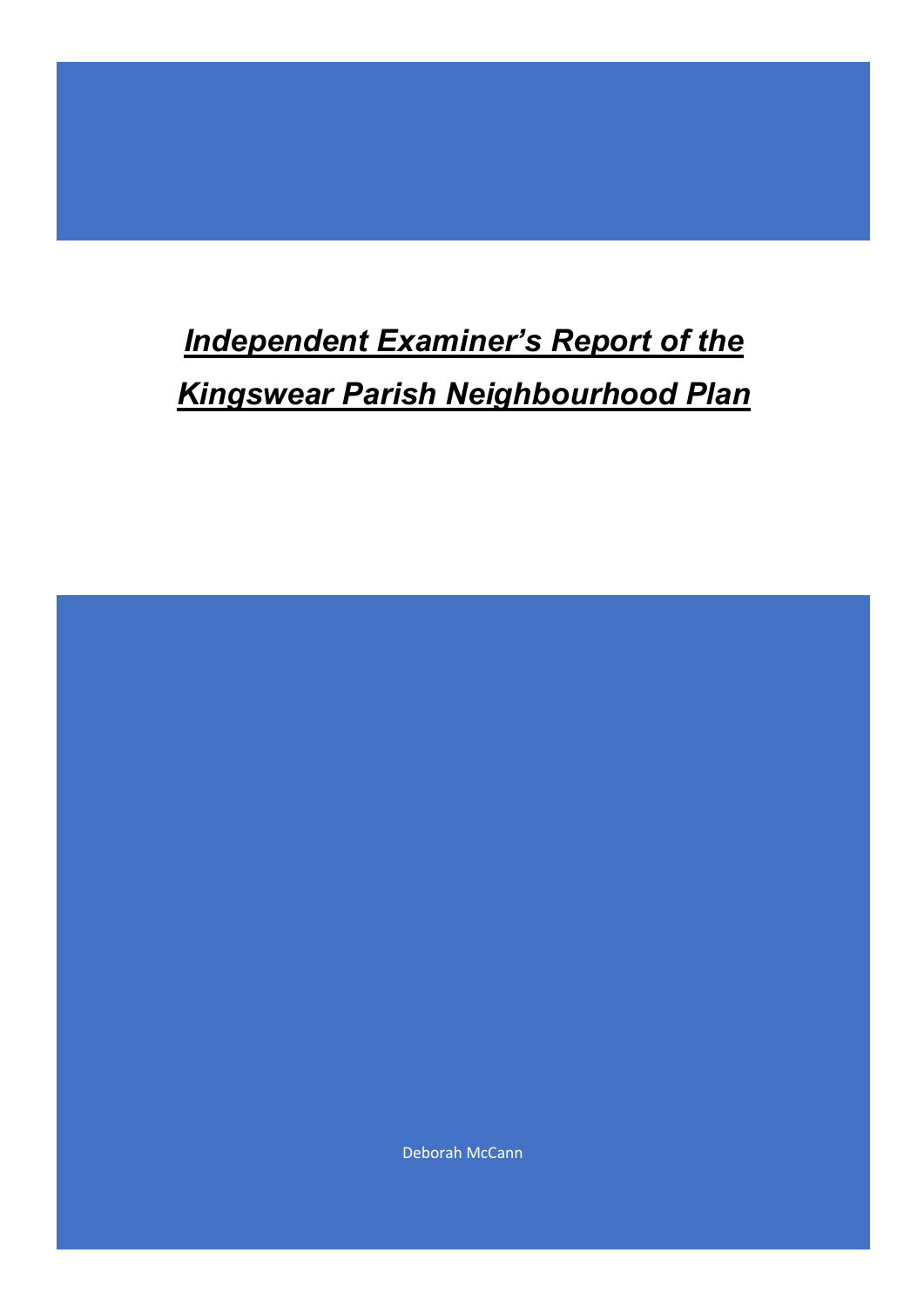## *Author*

*Deborah McCann BSc MRICS MRTPI Dip Arch Con Dip LD*

*Planning Consultant*

*NPIERS Examiner*

*CEDR accredited mediator*

*30th October 2020*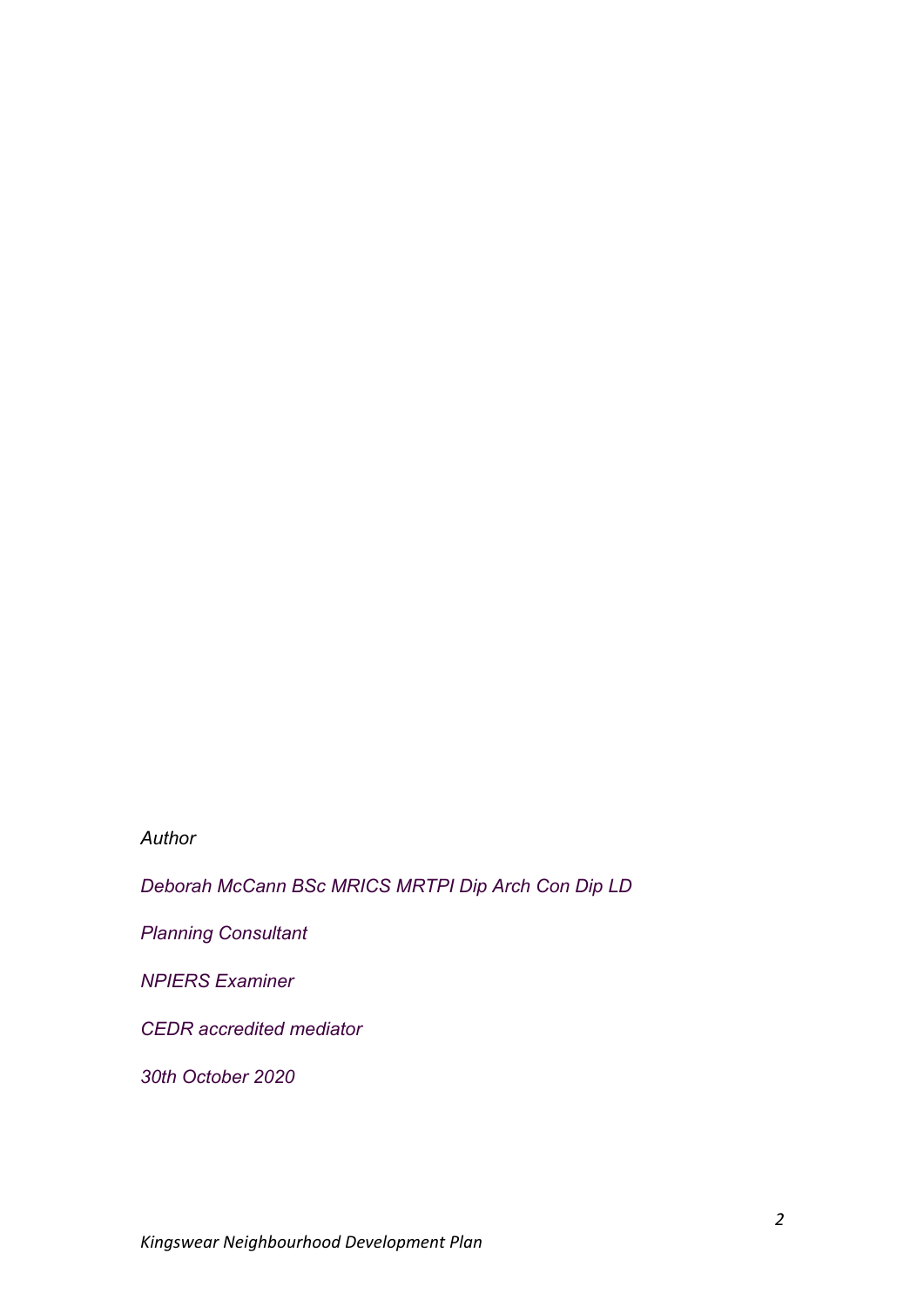# *CONTENTS*

# *Section 1*

| <b>Section 2</b> |                |                                                                   |  |
|------------------|----------------|-------------------------------------------------------------------|--|
|                  |                |                                                                   |  |
| <b>Section 3</b> |                |                                                                   |  |
|                  |                |                                                                   |  |
| <b>Section 4</b> |                |                                                                   |  |
|                  |                |                                                                   |  |
|                  | 1.             |                                                                   |  |
|                  | 2.             |                                                                   |  |
|                  | 3.             |                                                                   |  |
|                  | $\overline{4}$ |                                                                   |  |
|                  | 5.             | South Hams District Council Regulation 15 assessment of the plan9 |  |
|                  | 6.             |                                                                   |  |
|                  | 7 <sup>2</sup> |                                                                   |  |
|                  | 8.             | Regulation 16 Consultation and Comment on Responses9              |  |
|                  | 9.             |                                                                   |  |
|                  |                |                                                                   |  |
|                  |                |                                                                   |  |
|                  |                | 12. Kingswear Parish Neighbourhood Plan Policies14-41             |  |

# *Section 5*

|--|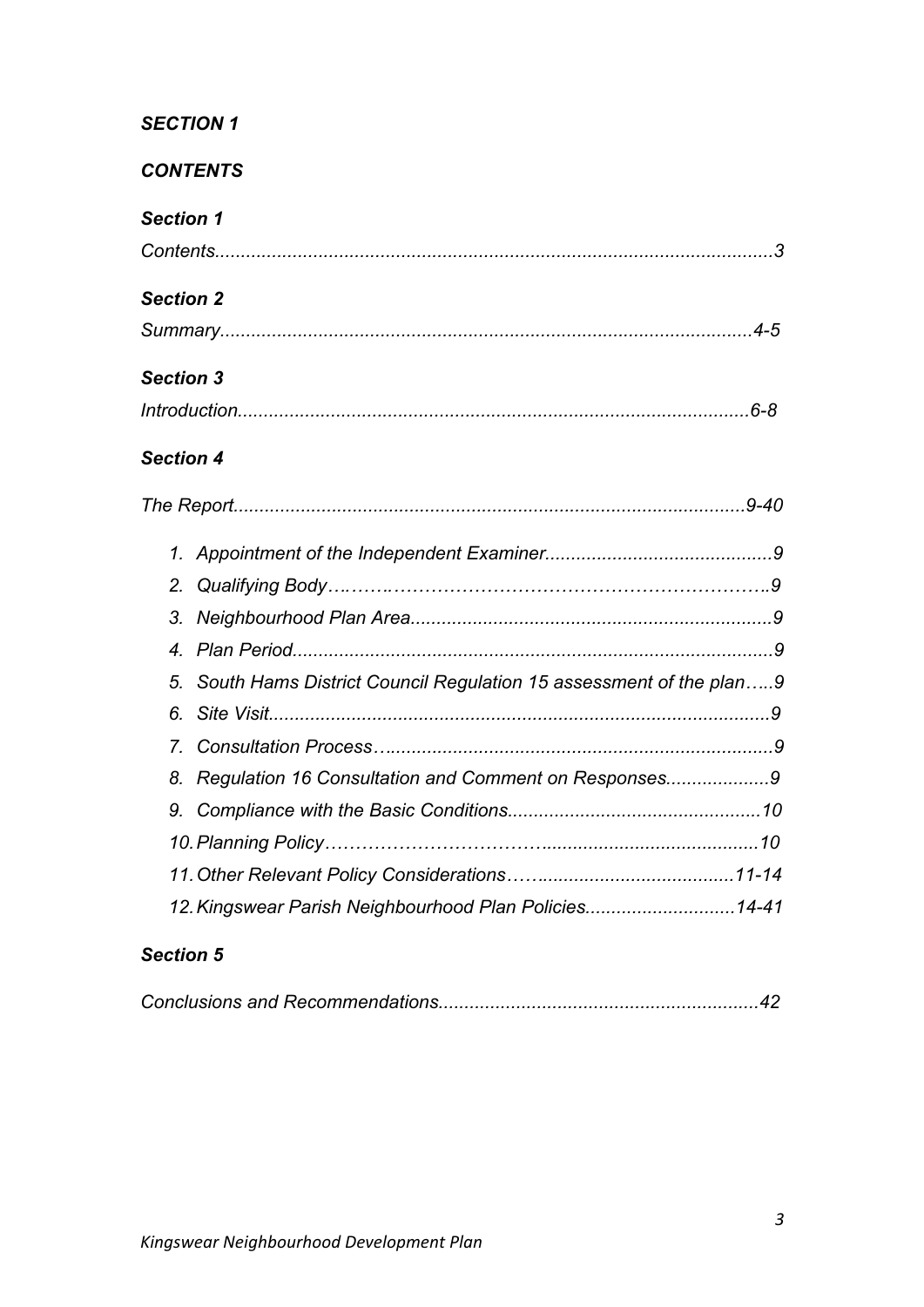## *Summary*

*As the Independent Examiner appointed by South Hams District Council to examine the Kingswear Parish Neighbourhood Plan, I can summarise my findings as follows:*

- *1. I find the Kingswear Parish Neighbourhood Plan and the policies within it, subject to the recommended modifications does meet the Basic Conditions.*
- *2. I am satisfied that the Referendum Area should be the same as the Plan Area, should the Kingswear Parish Neighbourhood Plan go to Referendum.*
- *3. I have read the Kingswear Consultation Statement and the representations made in connection with this subject I consider that the consultation process was robust and that the Neighbourhood Plan and its policies reflect the outcome of the consultation process including recording representations and tracking the changes made as a result of those representations.*
- *4. I find that the Kingswear Parish Neighbourhood Plan can, subject to the recommended modifications proceed to Referendum.*
- *5. The Kingswear Parish Neighbourhood Plan Area is within the area covered by South Hams District Council. The development plan for the area is the Plymouth and South West Devon Joint Local Plan (the JLP), adopted in March 2019.*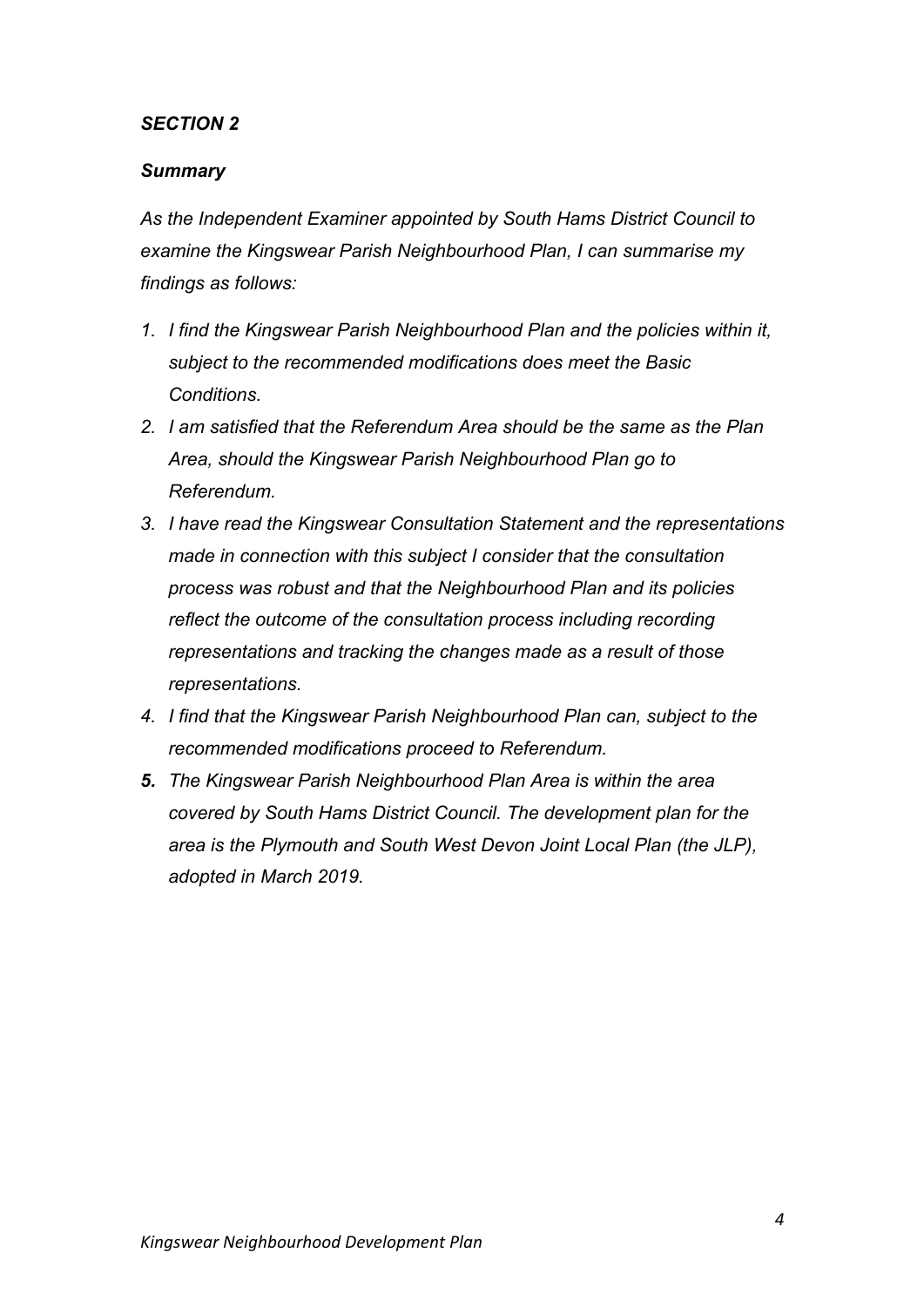## *Introduction*

## *1. Neighbourhood Plan Examination.*

*My name is Deborah McCann and I am the Independent Examiner appointed to examine the Kingswear Parish Neighbourhood Plan.*

*I am independent of the qualifying body, I do not have any interest in the land in the plan area, and I have appropriate qualifications and experience, including experience in public, private and community sectors.*

*My role is to consider whether the submitted Kingswear Parish Neighbourhood Plan meets the Basic Conditions and has taken into account human rights; and to recommend whether the Kingswear Parish Neighbourhood Plan should proceed to Referendum. My role is as set out in more detail below under the section covering the Examiner's Role. My recommendation is given in summary in Section 2 and in full under Section 5 of this document.*

*The Kingswear Parish Neighbourhood Plan has to be independently examined following processes set out in the Town and County Planning Act 1990 (as amended by the Localism Act 2011) and the subsequent Neighbourhood Planning (General) Regulations 2012.*

*The expectation is that the examination of the issues by the examiner is to take the form of the consideration of the written representations. However, there are two circumstances when an examiner may consider it necessary to hold a hearing. These are where the examiner considers that it is necessary to ensure adequate examination of an issue or to ensure a person has a fair chance to put a case. Having read the plan and considered the representations I concluded that it was not necessary to hold a Hearing.* 

# *2. The Role of Examiner including the examination process and legislative background.*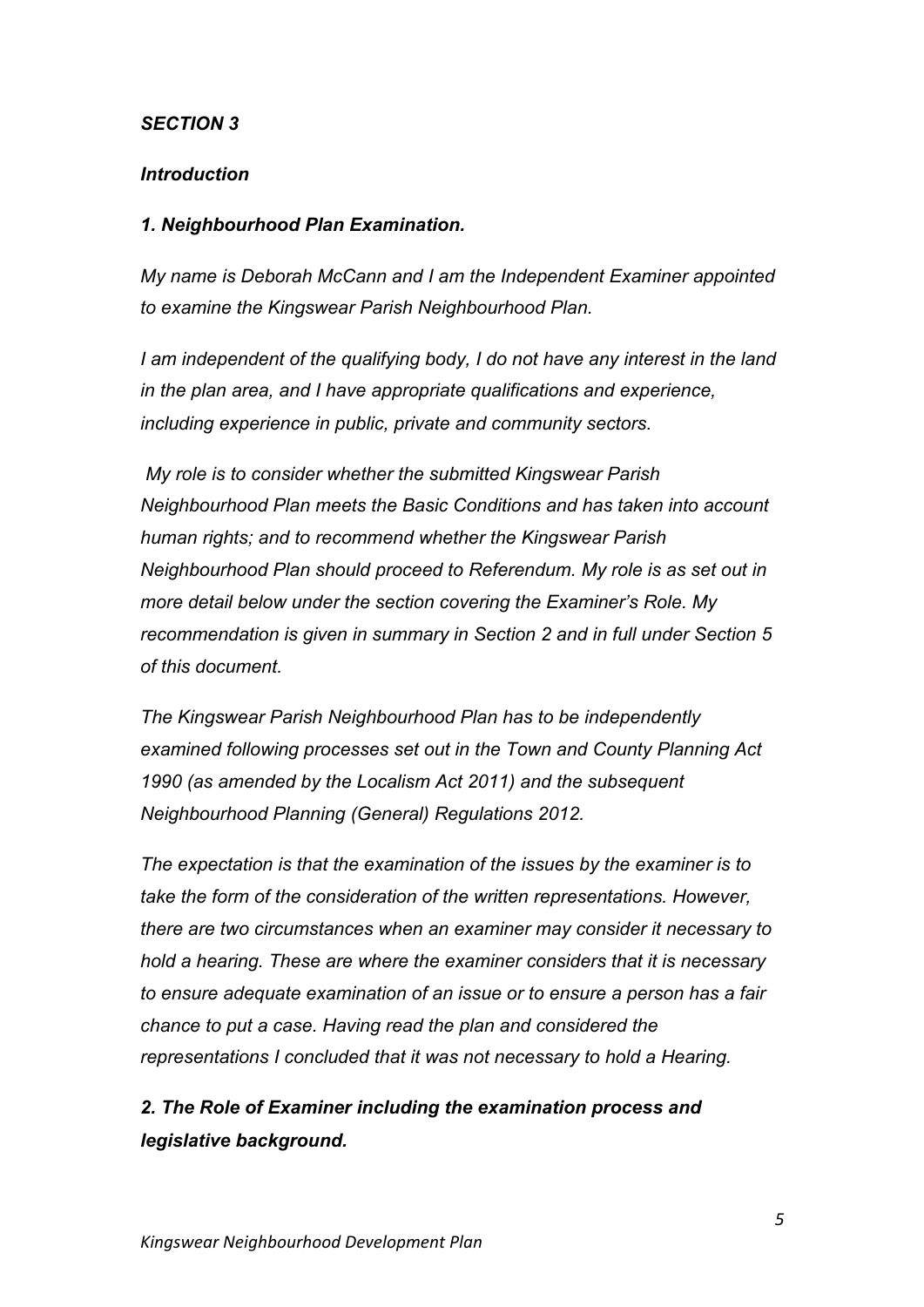*The examiner is required to check whether the neighbourhood plan:* 

- *Has been prepared and submitted for examination by a qualifying body*
- *Has been prepared for an area that has been properly designated for such plan preparation*
- *Meets the requirements to*
	- *i) specify the period to which it has effect;*
	- *ii) not include provision about excluded development; and*
	- *iii) not relate to more than one neighbourhood area and that*
- *Its policies relate to the development and use of land for a designated neighbourhood area.*

*The examiner must assess whether a neighbourhood plan meets the basic conditions and other matters set out in paragraph 8 of Schedule 4B of the Town and Country Planning Act 1990 (as amended).* 

*As an independent Examiner, having examined the Plan, I am required to make one of the following recommendations:*

*1.The Plan can proceed to a Referendum* 

*2.The Plan with recommended modifications can proceed to a Referendum* 

*Where a policy does not meet the Basic Conditions or other legal requirement I* may, on occasion, need to delete wording, including potentially an entire *plan policy and/or section of text, although I will first consider modifying the policy rather than deleting it. Where a policy concerns a non-land use matter, advice in the Planning Practice Guidance states "Wider community aspirations than those relating to development and use of land can be included in a neighbourhood plan, but actions dealing with non-land use matters should be clearly identifiable. For example, set out in a companion document or annex." As such, when considering the deletion of any non-land use matters from the plan, I will consider if I can make a modification to place the relevant proposed actions in a non-statutory annex to the plan, dealing with 'Wider Community Aspirations'. I will not generally refer back to parties on these detailed revisions. I will make modification either in order to meet the*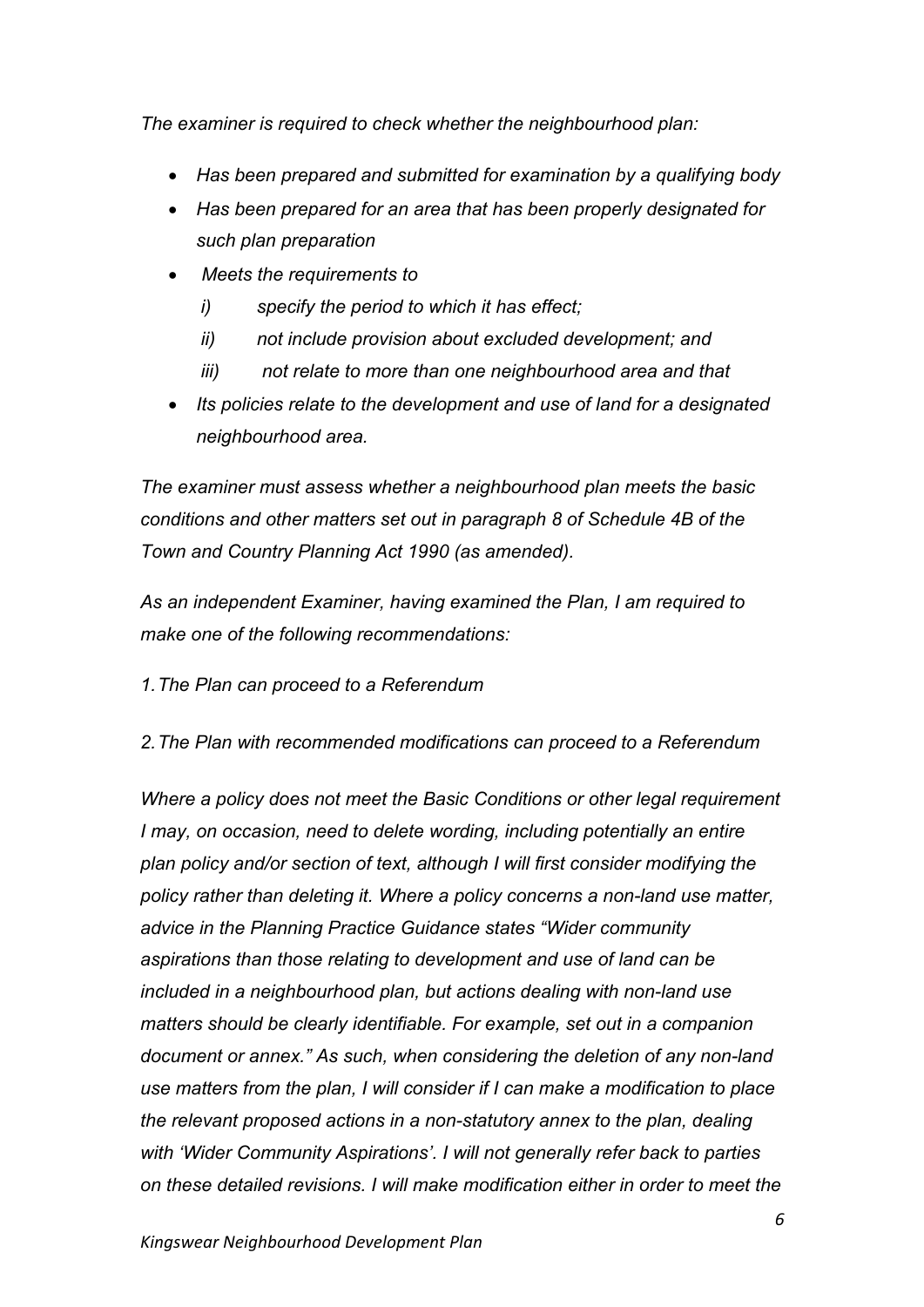*Basic Conditions, to correct errors or provide clarification. However, the focus of my examination, as set out in legislation is relatively narrow, I must focus on compliance with the Basic Conditions. The main purpose of a neighbourhood plan is to provide a framework for the determination of planning applications, policies in a plan which have elements which either seek to control things which fall outside the scope of the planning system or introduce requirements which are indiscriminate in terms of the size of development or are overly onerous and would not meet the Basic Conditions. In these circumstances it will be necessary to make modifications to the plan. In making any modifications I have a duty to ensure that the Basic Conditions are met however I am also very careful to ensure, where possible that the intention and spirit of the plan is retained so that the plan, when modified still reflects the community's intent in producing their neighbourhood plan.*

*3.The Plan does not meet the legal requirements and cannot proceed to a Referendum* 

*3.1 I am also required to recommend whether the Referendum Area should be different from the Plan Area, should the Kingswear Parish Neighbourhood Plan go to Referendum.* 

*3.2 In examining the Plan, I am required to check, under Paragraph 8(1) of Schedule 4B to the Town and Country Planning Act 1990, whether:* 

- *the policies in the Plan relate to the development and use of land for a designated Neighbourhood Area are in line with the requirements of Section 38A of the Planning and Compulsory Purchase Act 2004*
- *the Plan meets the requirements of Section 38B of the Planning and Compulsory Purchase Act 2004 to specify the period for which it has effect*
- *the Plan has been prepared for an area designated under the Localism Act 2011 and has been developed and submitted for examination by a qualifying body.*

*3.3 I am also required to determine whether the Plan complies with the Basic*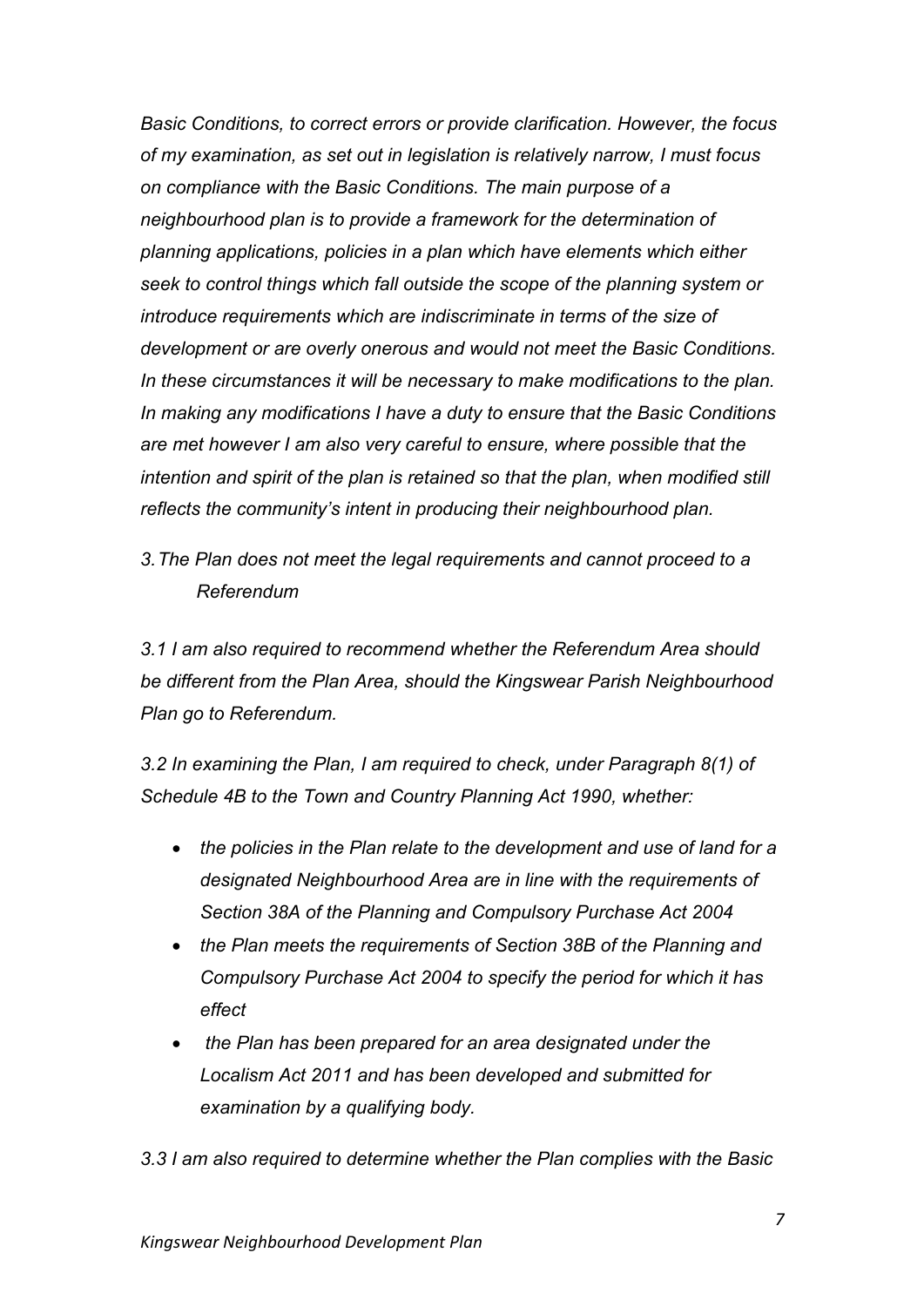*Conditions, which are that the proposed Neighbourhood Plan:*

*- Has regard to national policies and advice contained in guidance issued by the Secretary of State;* 

*- Contributes to the achievement of sustainable development; and* 

*- Is in general conformity with the strategic policies contained in the Development Plan for the area.* 

*There is now an additional Basic Condition to be considered. Since the 28th of December 2018, the Neighbourhood Planning (General) Regulations 2012 Such 2 para 1 has stated:*

*"In relation to the examination of Neighbourhood Plans the following basic condition is prescribed for the purpose of paragraph 8(2)(g) of Schedule 4B to the 1990 Act-*

*The making of the Neighbourhood Plan does not breach the requirements of Chapter 8 of Part 6 of the Conservation of Habitats and Species Regulations 2017."*

*The Plan must also not breach, and otherwise be compatible with EU obligations and Human Rights requirements.*

*South Hams District Council will consider my report and decide whether it is satisfied with my recommendations. The Council will publicise its decision on whether or not the plan will be submitted to a referendum, with or without modifications. If the Neighbourhood Plan is submitted to a referendum, then 28 working days' notice will be given of the referendum procedure and Neighbourhood Plan details. If the referendum results in more than half those voting (i.e. greater than 50%), voting in favour of the plan, then the Council must "make" the Neighbourhood Plan a part of its Development Plan as soon as possible. If approved by a referendum and then "made" by the local planning authority, the Neighbourhood Plan then forms part of the Development Plan.*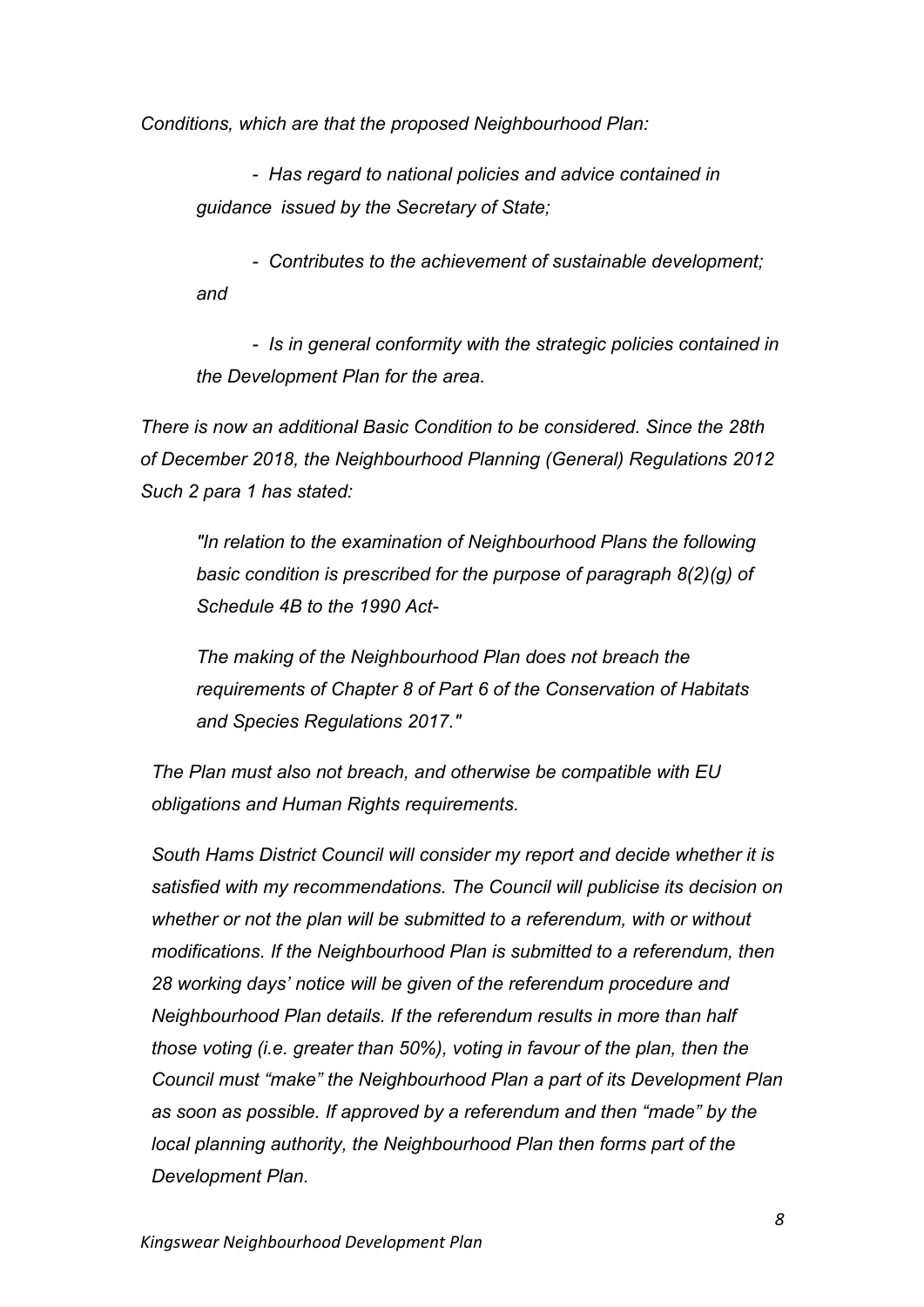# *The Report*

## *4.1 Appointment of the Independent examiner*

*South Hams District Council appointed me as the Independent Examiner for the Kingswear Parish Neighbourhood Plan with the agreement of the Kingswear Parish Neighbourhood Plan Steering Group*

# *4.2 Qualifying body*

*I am satisfied that Kingswear Parish Council is the Qualifying Body.* 

## *4.3 Neighbourhood Plan Area*

The Kingswear Parish Neighbourhood Plan Area was designated on the 19<sup>th</sup> of May 2016 under the Neighbourhood Planning Regulations 2012 (part 2 S6). The area covers the administrative boundaries of the Parish of Kingswear. The Qualifying Body have confirmed that there are no other neighbourhood plans covering the designated area.

## *4.4 Plan Period*

The Plan identifies the period to which it relates as 2019 to 2034 a period chosen to tie in with the development plan for the area, the Plymouth and South West Devon Joint Local Plan (the JLP).

## *4.5 South Hams District Council Regulation 15 Assessment of the Plan.*

*Kingswear Parish Council submitted the plan to South Hams District Council for consideration under Regulation 15 of the Neighbourhood Planning (General) Regulations 2012. The Council has made an initial assessment of the submitted Kingswear Parish Neighbourhood Plan and the supporting documents and is satisfied that these comply with the specified criteria.*

## *4.6 The Consultation Process*

*The Kingswear Parish Neighbourhood Plan has been submitted for*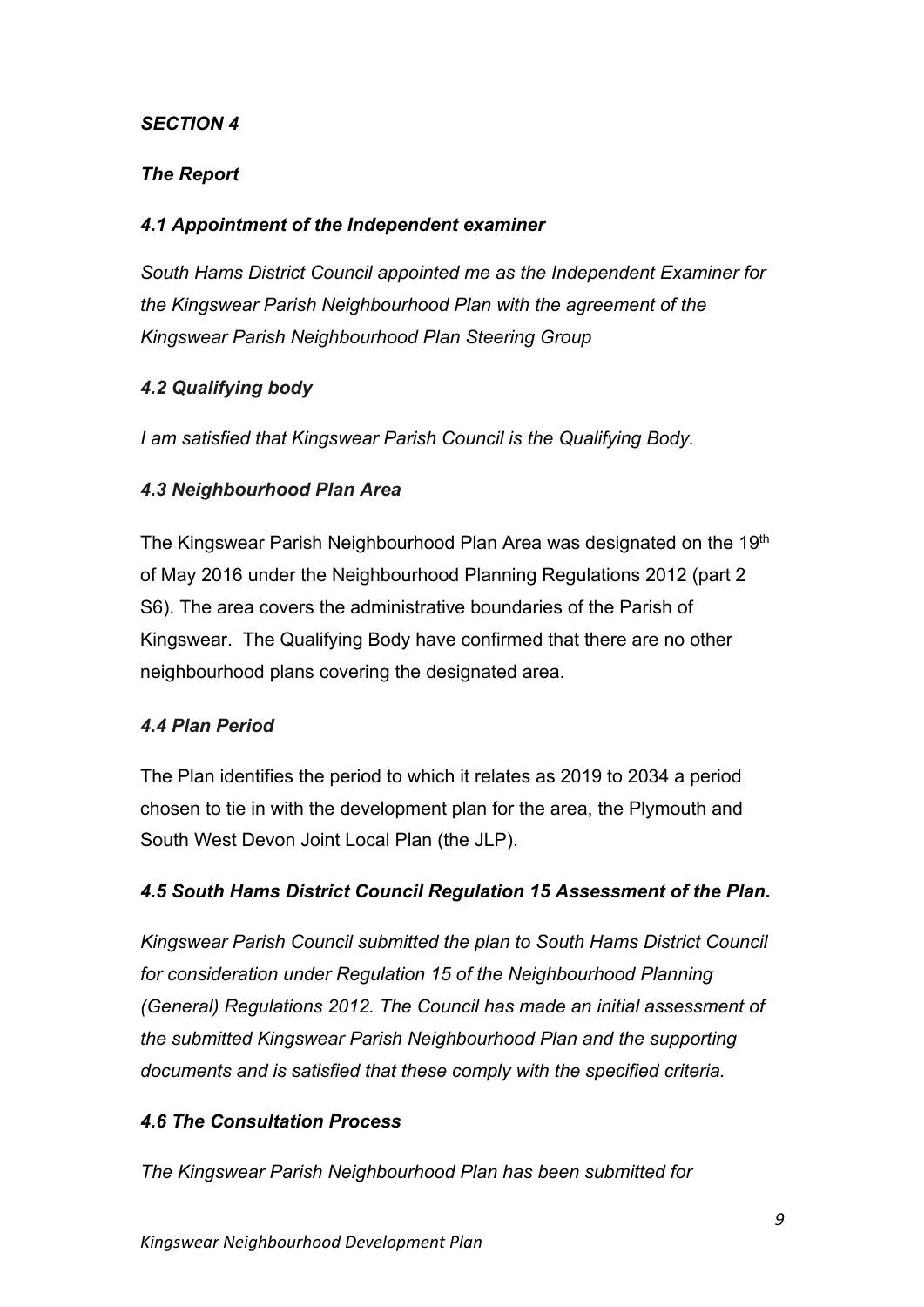*examination with a Consultation Statement which sets out the consultation process that has led to the production of the plan, as set out in the regulations in the Neighbourhood Planning (General) Regulations 2012.*

*The Statement describes the approach to consultation, the stages undertaken and explains how the Plan has been amended in relation to comments received. It is set out according to the requirements in Regulation 15.1.b of the Neighbourhood Planning (General) Regulations 2012):*

*(a) It contains details of the persons and bodies who were consulted about the proposed Neighbourhood Plan;*

*(b) It explains how they were consulted;*

*(c) It summarises the main issues and concerns raised by the persons consulted; and*

*(d) It describes how these issues and concerns were considered and, where relevant, addressed in the proposed Neighbourhood Plan.*

*Having examined the documents and considered the focus of the Neighbourhood Plan I conclude that the consultation process was robust, well conducted and recorded.*

*A list of statutory bodies consulted is included in the Consultation Statement.*

# *4.7 Regulation 16 consultation by South Hams District Council and record of responses.*

*South Hams District Council placed the Kingswear Parish Neighbourhood Plan out for consultation under Regulation 16 from the 1st of June to the 13th of July.*

*A number of detailed representations were received during the consultation period and these were supplied by the Council as part of the supporting information for the examination process. I considered the representations, have taken them into account in my examination of the plan and referred to them where appropriate.*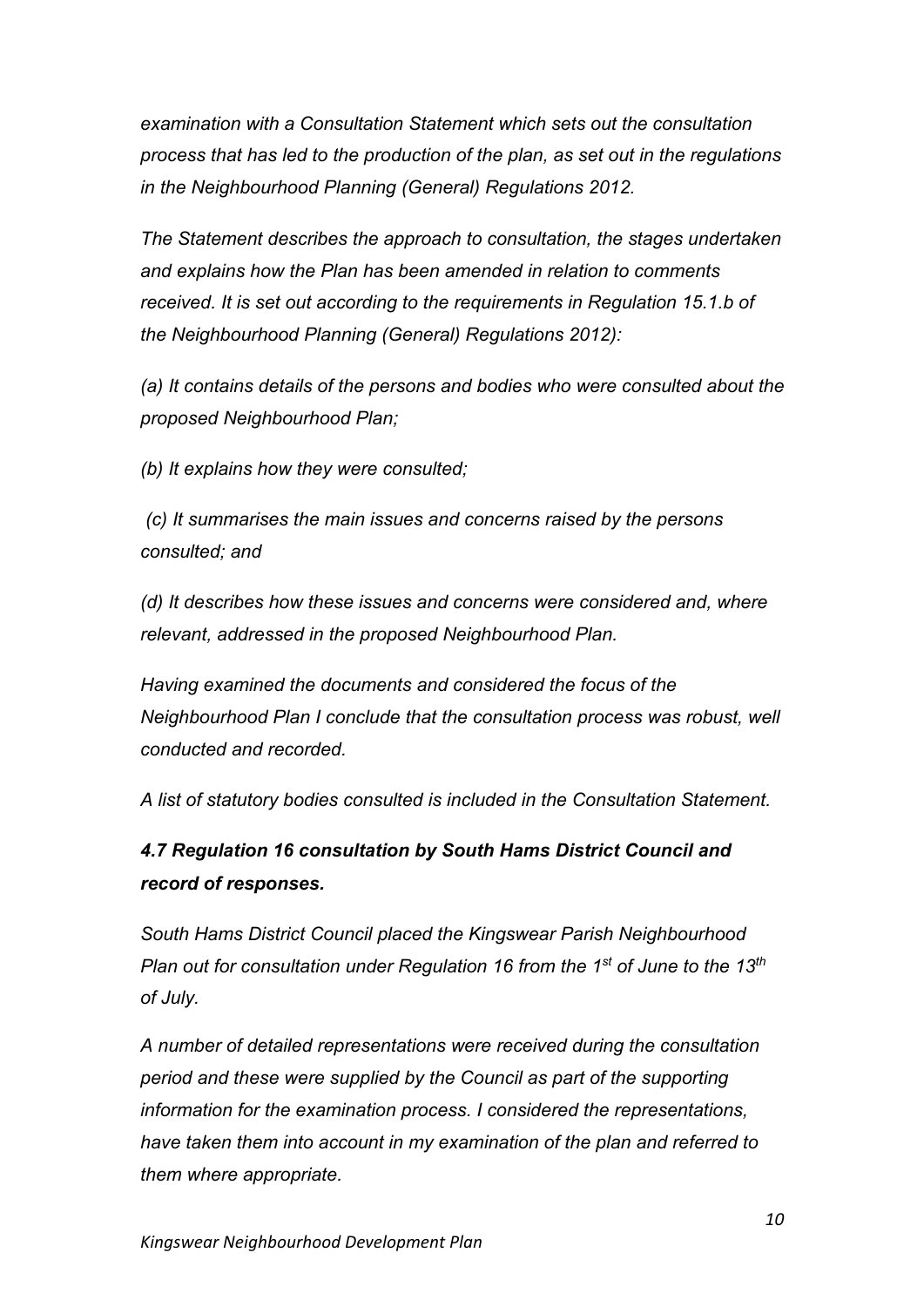## *4.8 Site Visit*

*I carried out an unaccompanied site visit to familiarise myself with the Neighbourhood Plan Area on the 29th July 2020.*

## *4.9 Compliance with the Basic Conditions*

*The Qualifying Body have produced a Basic Conditions Statement. The purpose of this statement is to set out in some detail how the Neighbourhood Plan as submitted meets the Basic Conditions. It is the Examiner's Role to take this document into consideration but also take an independent view as to whether or not the assessment as submitted is correct.*

*I have to determine whether the Kingswear Parish Neighbourhood Plan:* 

- *1. Has regard to national policies and advice*
- *2. Contributes to sustainable development*
- *3. Is in general conformity with the strategic policies in the appropriate Development Plan*
- *4. Is not in breach and is otherwise compatible with EU obligations and Human Rights requirements.*
- *5. There is now an additional Basic Condition to be considered. Since the 28th of December 2018, the Neighbourhood Planning (General) Regulations 2012 Such 2 para 1 has stated:*

*"In relation to the examination of neighbourhood development plans the following basic condition is prescribed for the purpose of paragraph 8(2)(g) of Schedule 4B to the 1990 Act—*

*The making of the neighbourhood development plan does not breach the requirements of Chapter 8 of Part 6 of the Conservation of Habitats and Species Regulations 2017."*

*Documents brought to my attention by the Borough Council for my examination include:*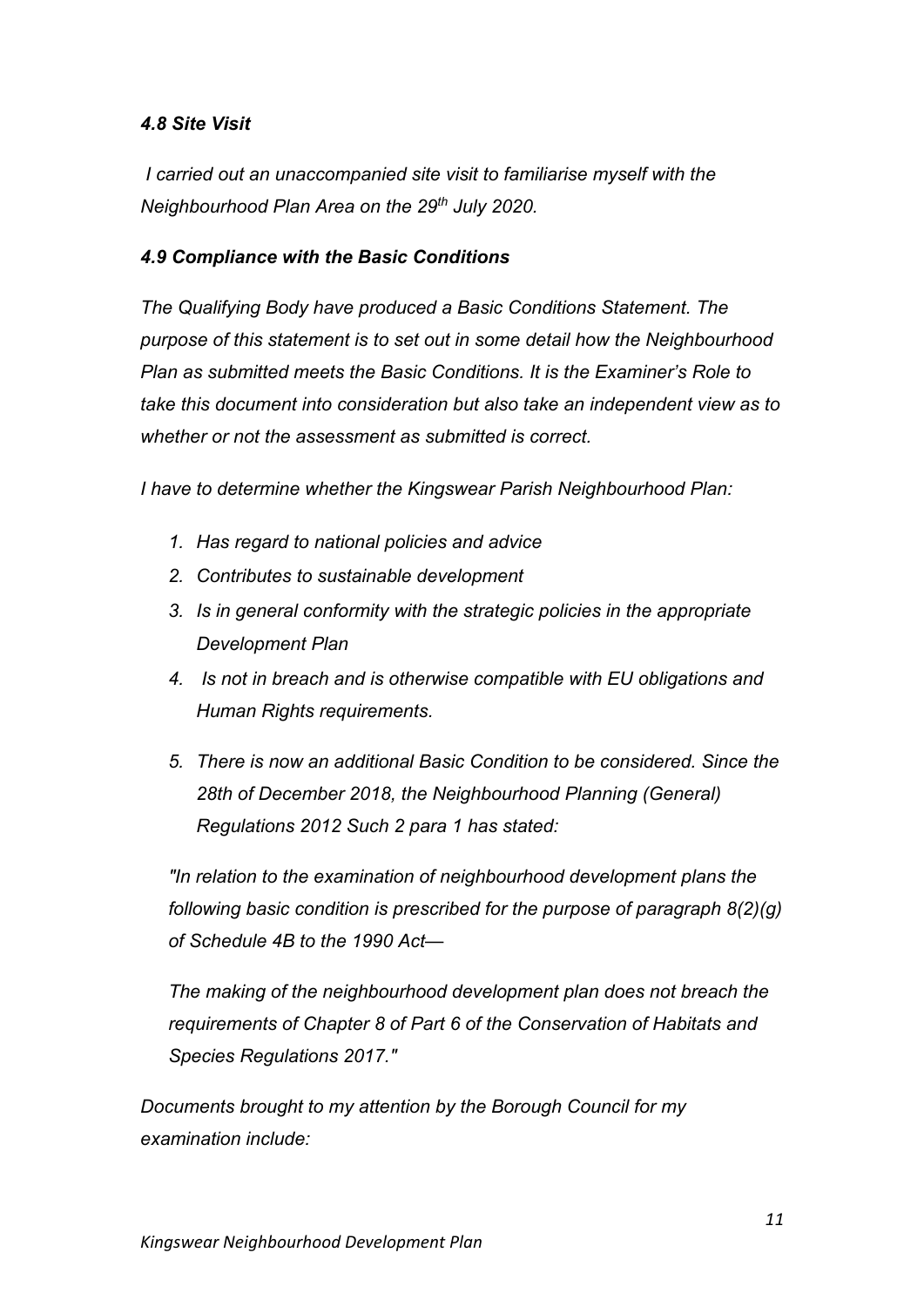- *Kingswear Parish Neighbourhood Plan - the main document which includes policies developed in consultation with the community at various engagement events and workshops.*
- *Basic Conditions Statement - sets out how the plan meets the Basic Conditions.*
- *Consultation Statement – sets out how the community, and other stakeholders, have been involved in preparing the Plan.*
- *Strategic Environmental Assessment (SEA) Screening Report.*
- *Habitats Regulations Assessment (HRA) screening opinion.*
- *Kingswear Character Assessment.*

# *4.10 Comment on Documents submitted*

*I am satisfied having regard to these documents and other relevant documents, policies and legislation that the Kingswear Parish Neighbourhood Plan does, subject to the recommended modifications, meet the Basic Conditions.*

# *4.11 Planning Policy*

# *4.11 National Planning Policy*

*National Policy guidance is in the National Planning Policy Framework (NPPF). At the time of the preparation of the Neighbourhood Plan the relevant NPPF was the National Planning Policy Framework (NPPF)February 2019 (as updated).* 

*To meet the Basic Conditions, the Plan must have "regard to national policy and advice". In addition, the NPPF requires that a Neighbourhood Plan "must be in general conformity with the strategic policies of the local plan".* 

# *Paragraph 29 states:*

*"Neighbourhood planning gives communities the power to develop a shared vision for their area. Neighbourhood plans can shape, direct and help to deliver sustainable development, by influencing local planning decisions as part of the statutory development plan. Neighbourhood plans should not*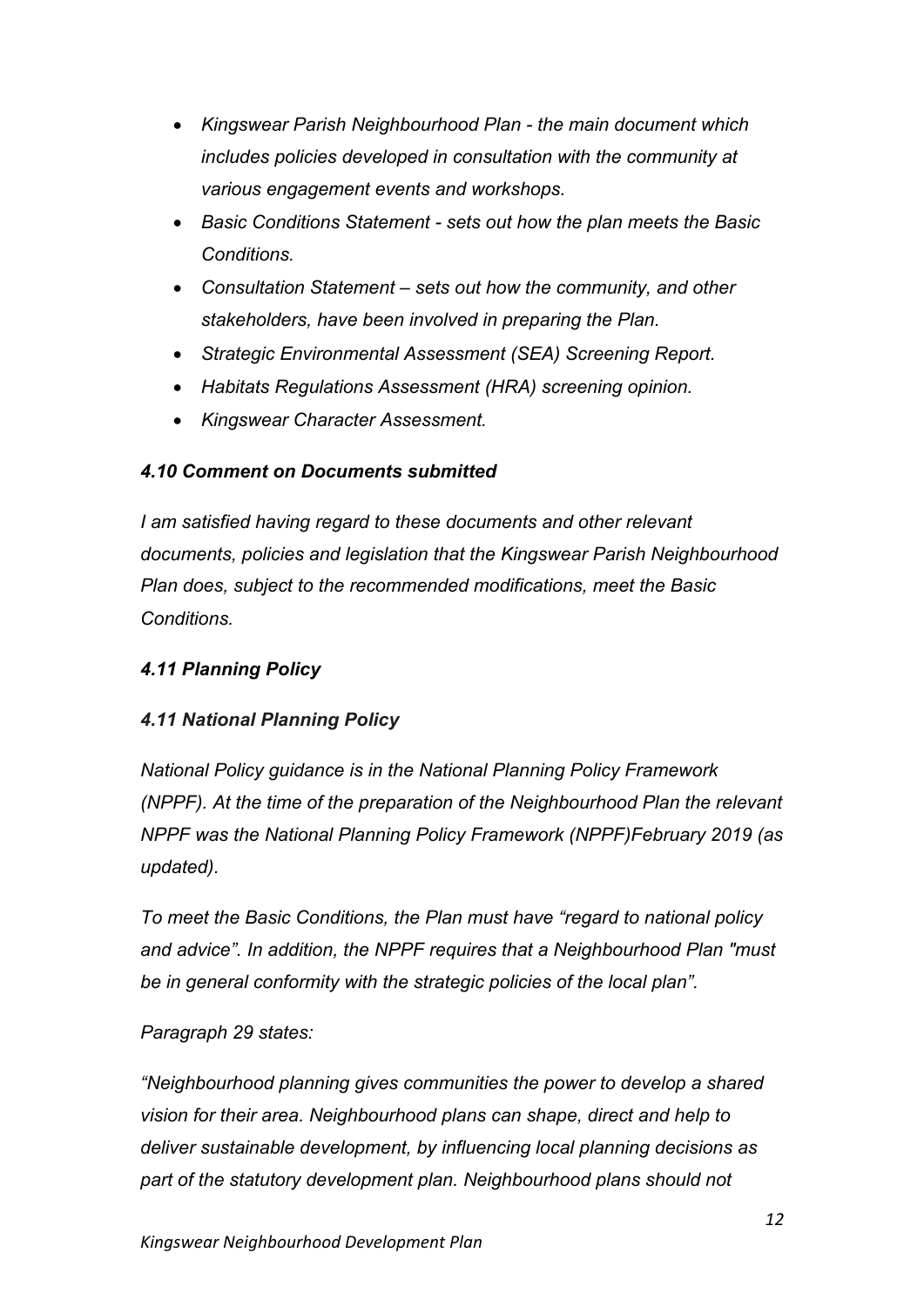*promote less development than set out in the strategic policies for the area or undermine those strategic policies."*

*The Kingswear Parish Neighbourhood Plan does not need to repeat these national policies, but to demonstrate it has taken them into account.*

*I have examined the and consider that, subject to modification, the plan does have "regard for National Policy and Advice" and therefore the Plan, subject to minor modification does meet the Basic Conditions in this respect.*

## *4.12 Local Planning Policy- The Development Plan*

*The Kingswear Parish Neighbourhood Plan Area is within the area covered by South Hams District Council. At the time of my examination, the Development Plan for the area was the Plymouth and South West Devon Joint Local Plan (the JLP), adopted in March 2019.* 

*To meet the Basic Conditions, the Kingswear Parish Neighbourhood Plan Neighbourhood Plan must be in "general conformity" with the strategic policies of the development plan.* 

*The NPPF 2019 (updated) states:*

*"20. Strategic policies should set out an overall strategy for the pattern, scale and quality of development, and make sufficient provision12 for:*

*a) housing (including affordable housing), employment, retail, leisure and other commercial development;*

*b) infrastructure for transport, telecommunications, security, waste management, water supply, wastewater, flood risk and coastal change management, and the provision of minerals and energy (including heat);*

*c) community facilities (such as health, education and cultural infrastructure); and*

*d) conservation and enhancement of the natural, built and historic environment, including landscapes and green infrastructure, and planning measures to address climate change mitigation and adaptation."*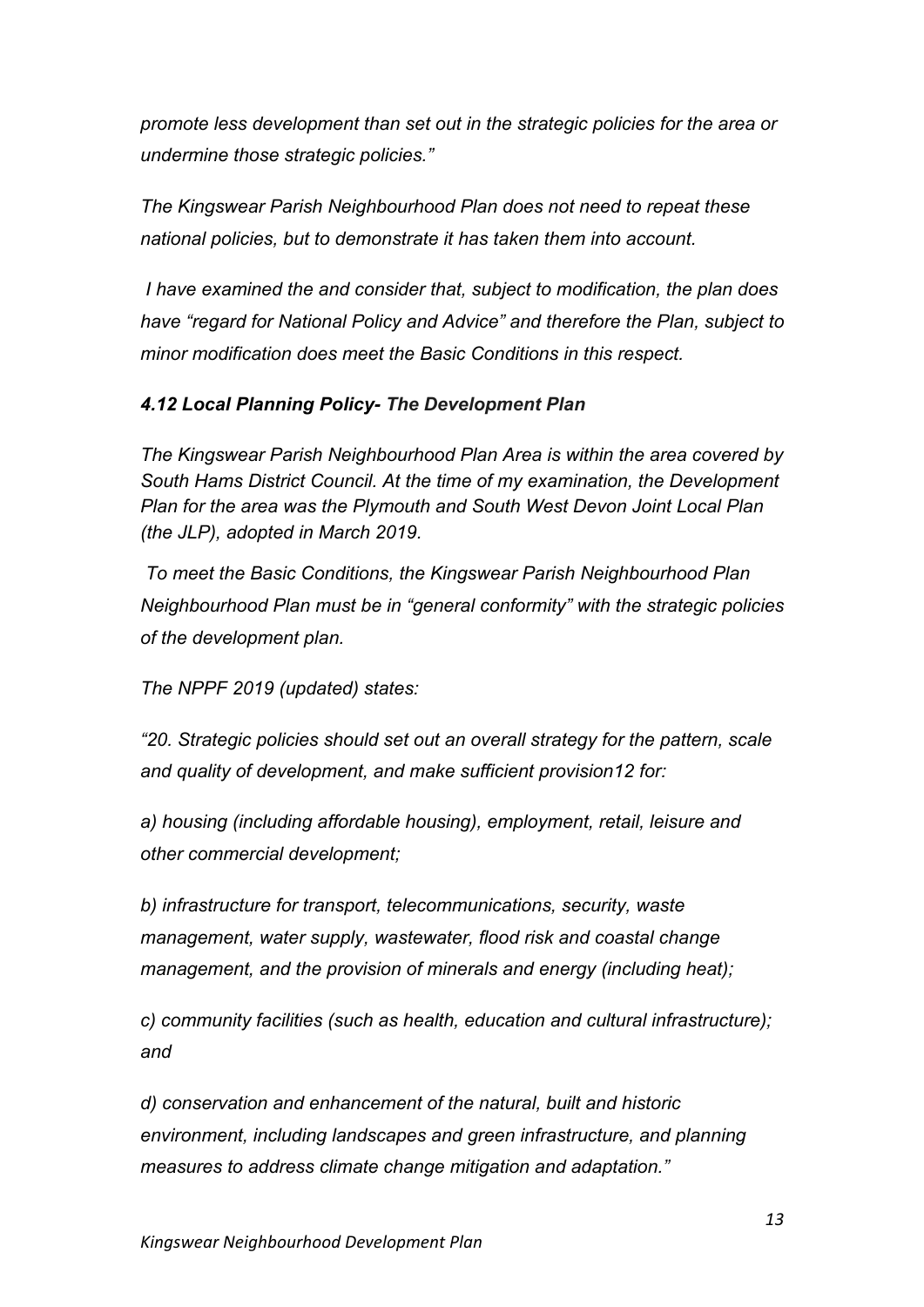*Neighbourhood Plans should only contain non-strategic policies. The NPPF 2019(updated) states:*

#### *"Non-strategic policies*

*28. Non-strategic policies should be used by local planning authorities and communities to set out more detailed policies for specific areas, neighbourhoods or types of development. This can include allocating sites, the provision of infrastructure and community facilities at a local level, establishing design principles, conserving and enhancing the natural and historic environment and setting out other development management policies.*

*29. Neighbourhood planning gives communities the power to develop a shared vision for their area. Neighbourhood plans can shape, direct and help to deliver sustainable development, by influencing local planning decisions as part of the statutory development plan. Neighbourhood plans should not promote less development than set out in the strategic policies for the area or undermine those strategic policies."*

*Should there be a conflict between a policy in a neighbourhood plan and a policy in a Local Plan, section 38(5) of the Planning and Compulsory Purchase Act 2004 requires that the conflict must be resolved in favour of the policy, which is contained in the last document to become part of the development plan.*

*The distinction between strategic and non-strategic policies is important because of the relationship with Neighbourhood Plans. Neighbourhood Plans only have to be in general conformity with the strategic policies of the development plan (Localism Act 2011, Schedule 4B, s7 (2)(e)) When made, neighbourhood plan policies take precedence over existing non-strategic policies in the local plan, where they are in conflict.*

*Planning Policy Guidance paragraph 41-076-20140306 sets out that:* 

*"Strategic policies will be different in each local planning authority area. When reaching a view on whether a policy is a strategic policy the following are*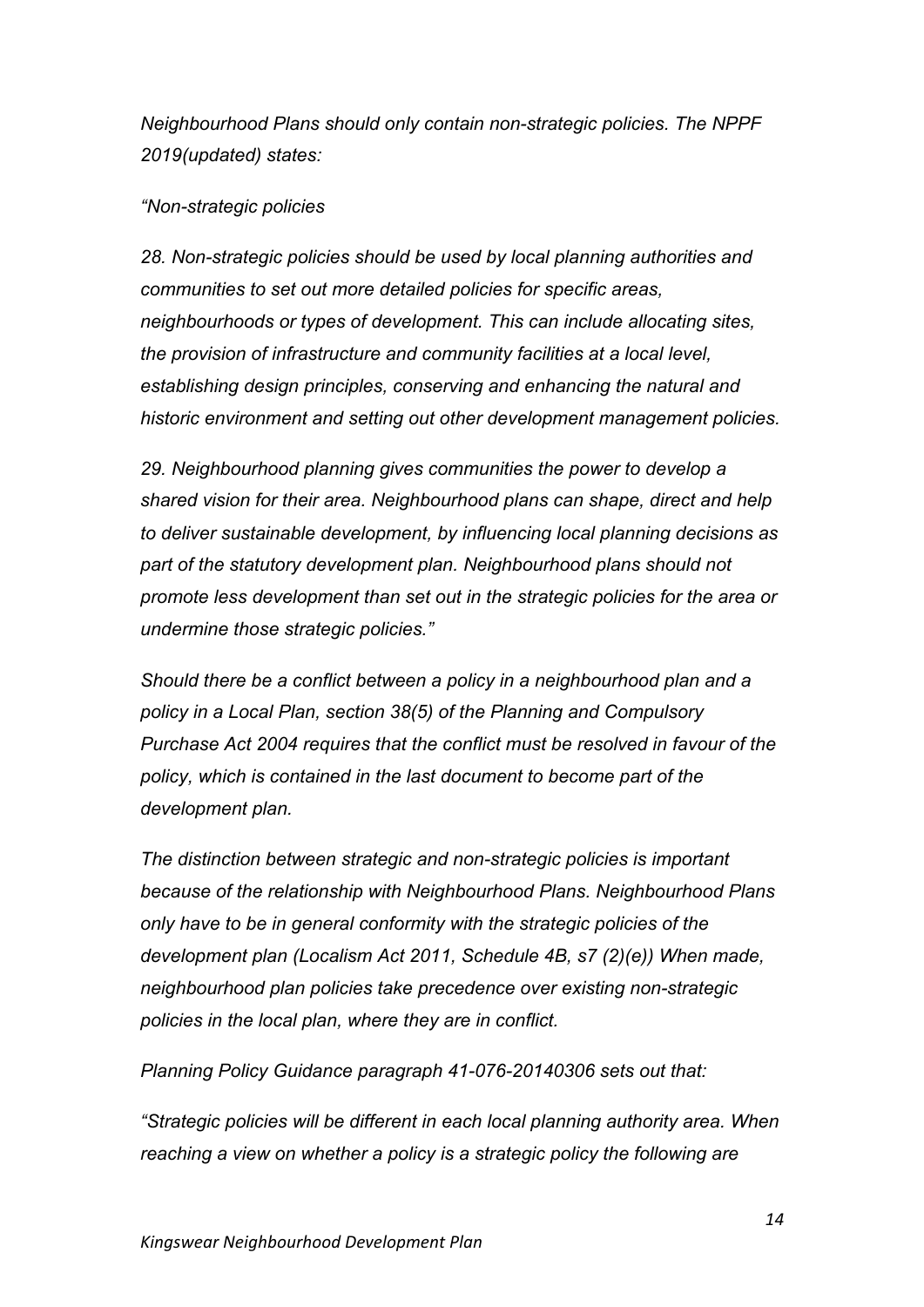*useful considerations:*

*•whether the policy sets out an overarching direction or objective*

*•whether the policy seeks to shape the broad characteristics of development*

*•the scale at which the policy is intended to operate*

*•whether the policy sets a framework for decisions on how competing priorities should be balanced*

*•whether the policy sets a standard or other requirement that is essential to achieving the wider vision and aspirations in the Local Plan*

*•in the case of site allocations, whether bringing the site forward is central to achieving the vision and aspirations of the Local Plan*

*•whether the Local Plan identifies the policy as being strategic"*

*I have examined the Kingswear Parish Neighbourhood Plan and consider that, subject to modification, the plan is in general conformity with the Strategic Policies of the Development Plan and does meet the Basic Conditions in this respect.*

# *4.13 Other Relevant Policy Considerations*

# *4.13.1 European Convention on Human Rights (ECMR) and other European Union Obligations*

*As a 'local plan', the Neighbourhood Plan is required to take cognisance of the EU Strategic Environmental Assessment (SEA) Directive 2001/42/EC.* 

South Hams District Council carried out a Strategic Environmental Assessment (SEA) screening exercise (June 2019) in consultation with relevant statutory bodies. Having taken all of the relevant policies of the draft Kingswear Neighbourhood Plan (Pre Regulation 14 Version submitted in May 2019) into account, and assessed the potential environmental impact on designated sites and landscapes, it was the Council's opinion that a full SEA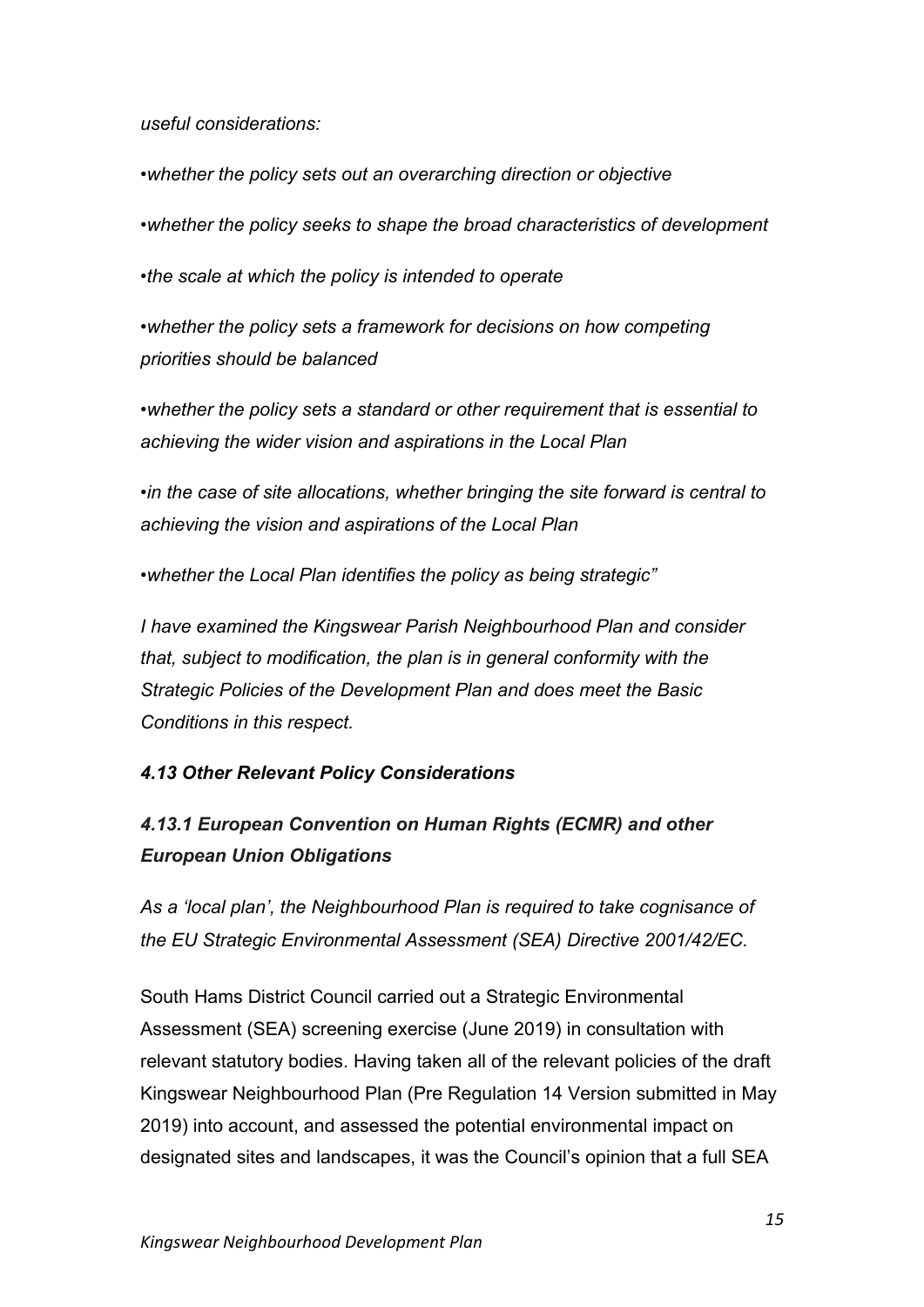was not required for the Neighbourhood Plan since no development proposals are included in the Plan.

## *4.13.2 Habitats Regulations Assessment (HRA)*

*In June 2019, South Hams District Council as the competent authority carried out HRA to comply with Regulation 105 of the Habitats Regulations 2017. Under these Regulations, a competent authority must consider whether a relevant plan is likely to have a significant effect on any European sites before deciding to give any consent, permission or other authorisation.* 

*The conclusion of the assessment was:*

*Kingswear lies within the sustenance zone of the Berry Head SSSI (South Hams SAC). The Plan does not allocate any development sites. In the light of this Council consider the Kingswear Neighbourhood Plan will not have a significant effect on a European Site and therefore further assessment under the Habitat Regulations is not required.* 

## *4.13.3 Sustainable development*

Paragraphs 7 to 14 of the NPPF (Feb 2019 as updated) identify the components of sustainable development, and how planning applications and local plans can meet these requirements.

The Basic Conditions Statement sets out how the neighbourhood plan addresses the requirement to achieve sustainable development.

*My conclusion is that the principles of Sustainable Development required in the NPPF have been taken into account in the development of the plan and its policies and where issues have been identified they were addressed by revisions to the document prior to submission. I am satisfied that the Kingswear Parish Neighbourhood Plan subject to the recommended modifications addresses the sustainability issues adequately.*

*The Neighbourhood Plan is required to take cognisance of the European Convention of Human Rights and to comply with the Human Rights Act 1998.*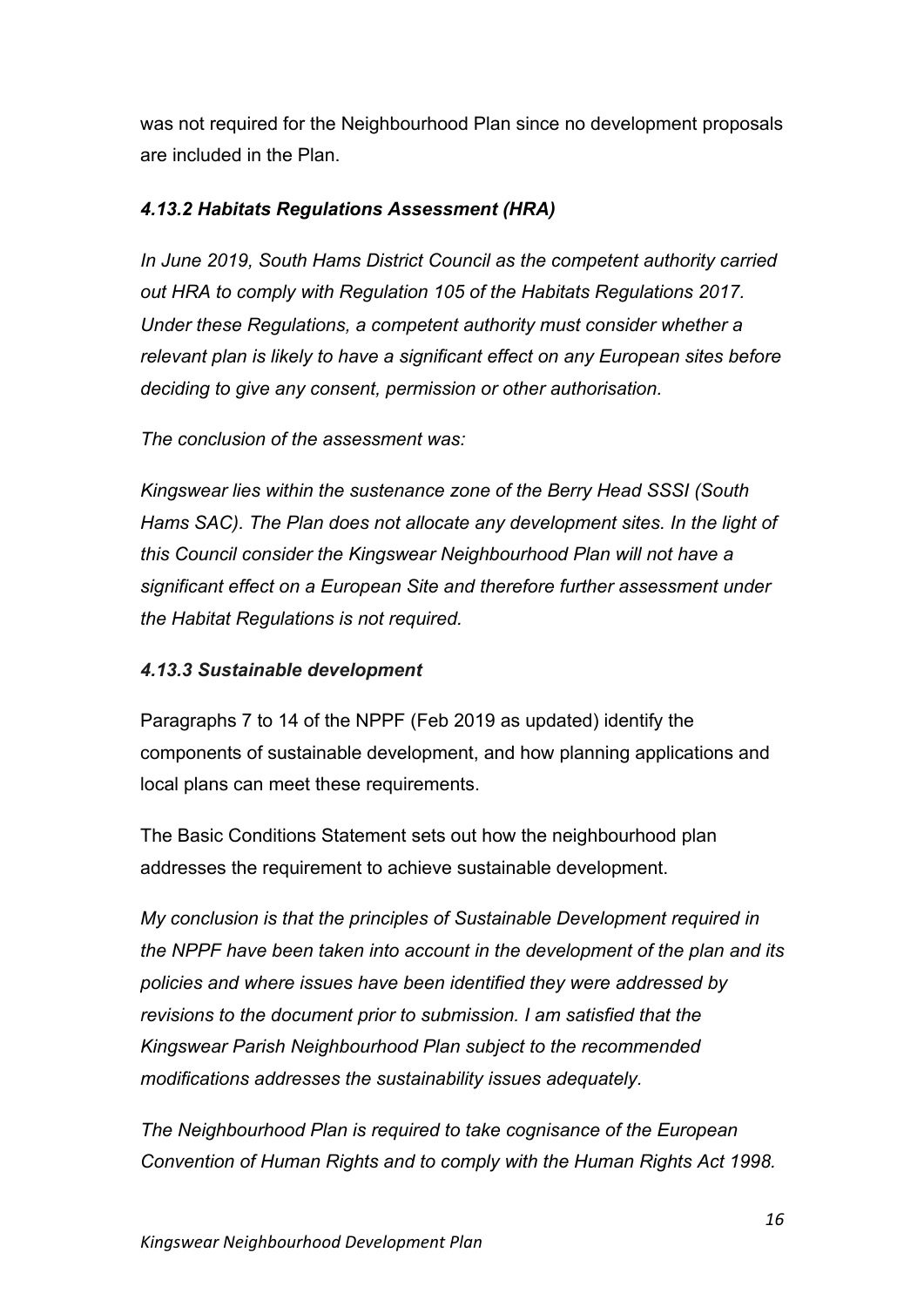*I am satisfied that the Kingswear Parish Neighbourhood Plan has done so.*

*I am therefore satisfied that the Kingswear Parish Neighbourhood Plan meets the basic conditions on EU obligations.* 

# *4.13.4 Excluded development*

*I am satisfied that the Kingswear Parish Neighbourhood Plan does not cover County matters (mineral extraction and waste development), nationally significant infrastructure such as highways and railways or other matters set out in Section 61K of the Town and Country Planning Act 1990.*

# *4.13.5 Development and use of land*

*I am satisfied that the Kingswear Parish Neighbourhood Plan, subject to modification covers development and land use matters.*

# *4.13.6 General Comments*

*Planning Guidance on preparing neighbourhood plans and policies is clear, it states:*

*"A policy in a neighbourhood plan should be clear and unambiguous. It should be drafted with sufficient clarity that a decision maker can apply it consistently and with confidence when determining planning applications. It should be concise, precise and supported by appropriate evidence. It should be distinct to reflect and respond to the unique characteristics and planning context of the specific neighbourhood area for which it has been prepared.*

*Neighbourhood planning can inspire local people and businesses to consider other ways to improve their neighbourhood than through the development and use of land. They may identify specific action or policies to deliver these improvements. Wider community aspirations than those relating to development and use of land can be included in a neighbourhood plan, but actions dealing with non-land use matters should be clearly identifiable. For example, set out in a companion document or annex."*

*In order to provide clarity and to ensure that the policies in the Kingswear*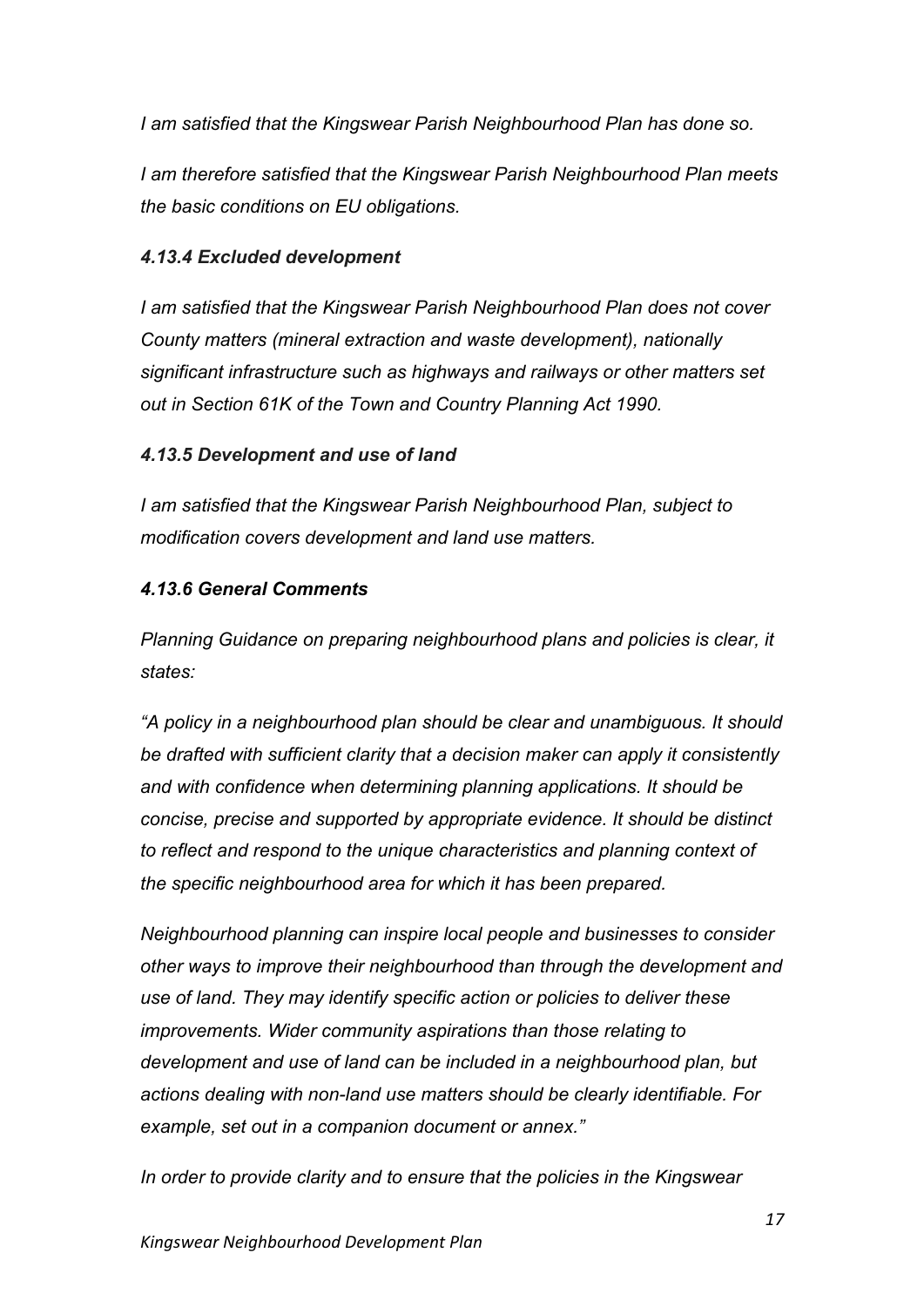*Parish Neighbourhood Plan meet the Basic Conditions it has been necessary for me to make modifications to a number of policies. This includes modifications where policies have sought to introduce controls outside the scope of the planning system or where existing policy already sets out the scope of control.* 

*As I have found it necessary to modify a number of policies it may also be necessary to modify the supporting text within the plan to align with the modified policies, where this is necessary. The details of these modifications are set out within my comments on the related policies. My comments on policies are in blue with the modified policies in red.*

## *4.14 The Neighbourhood Plan Vision, Strategic Aims and Policies*

## *4.14.1 VISION Statement*

*"To promote a thriving and sustainable community while protecting the special charm and character of Kingswear Parish and the AONB for residents and visitors."*

#### *Objectives.*

*• Recognising the different characteristics of settlements and protecting the different character with appropriate development. Preferring development on brownfield sites.*

*• Strengthening community ties between Hillhead and Kingswear.*

*• Promoting tourism that does not adversely impact on the setting of the Parish and its AONB.*

*• Developing community open spaces and recreational facilities, particularly in Hillhead.*

*• Successful integration of the new development at the Noss Marina into the Parish Community and infrastructure.*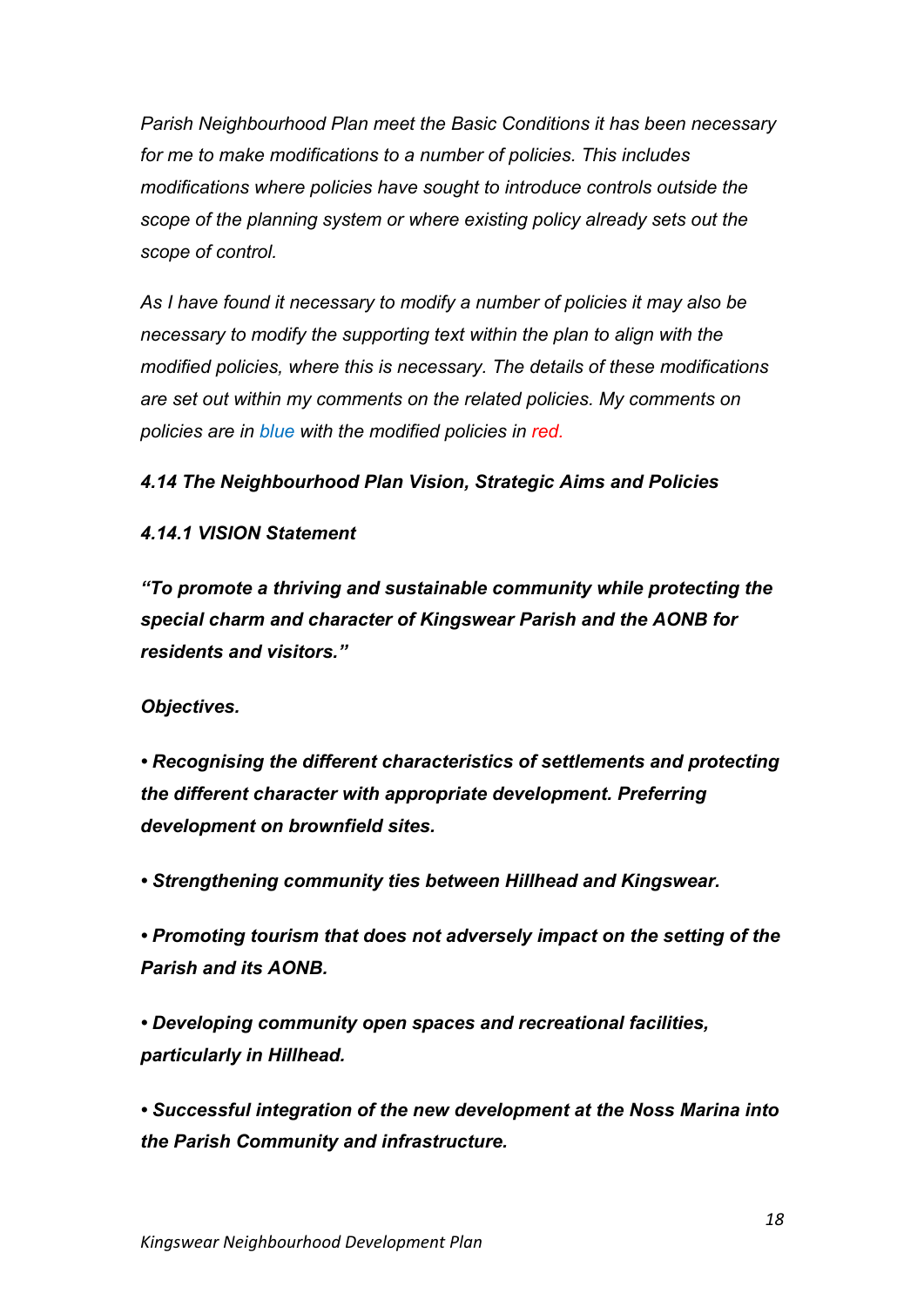*• To protect the integrity of the AONB, its wildlife, beauty, and vistas.*

*• Conserving and strengthening local biodiversity including trees and woodland.*

*• Development within the settlement boundaries to respect local character and not impact adversely on the existing settlements.*

*• To ensure new development addresses local housing need, both for market and affordable housing.*

*• To encourage small scale renewable energy where it does not adversely impact on the AONB.*

*• To protect and improve where possible existing community facilities.*

*• To promote appropriate small business including live-work units.*

*• To ensure development protects and enhances the ecological richness and visual beauty of the river estuary and coastal margins.*

## *COMMENT*

*I am satisfied that the Kingswear NDP vision and objectives were developed from the consultation process and that the policies within the plan reflect the vision and objectives.*

## *4.15 KINGSWEAR PARISH NEIGHBOURHOOD PLAN POLICIES*

## *Policy K1: Settlement Boundaries*

*Settlement Boundaries have been defined as shown on Figure 1 for Hillhead and Kingswear. Within the settlement boundaries, infill development that complies with the KNP development plan and design guidance in the Kingswear Character Assessment 2019 (KCA) and policy K5, will be supported. Brownfield sites will be preferred for development.*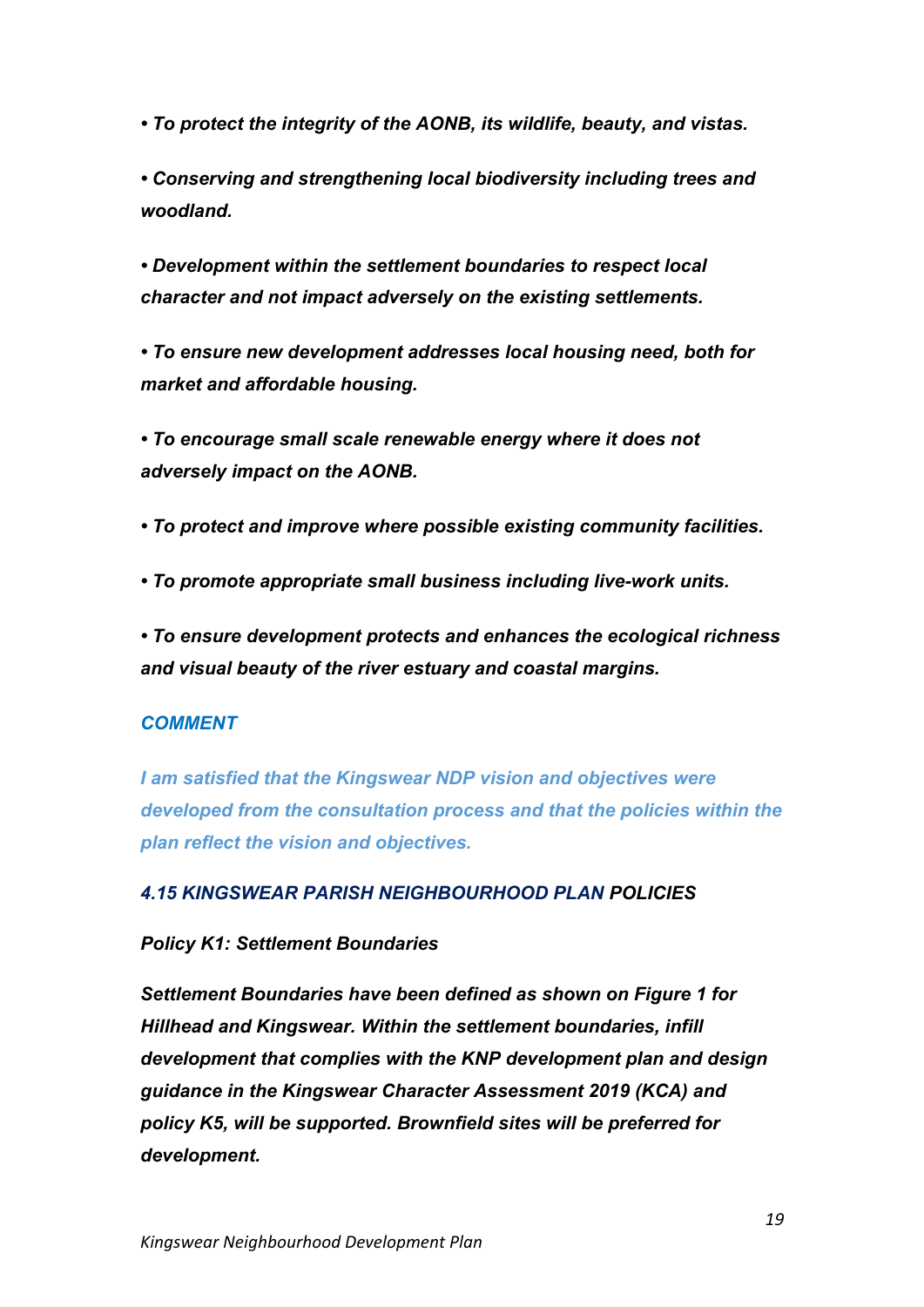*Outside the settlement boundary development will need to comply with Policy TTV1 in the JLP and Policy K2 of this plan and conserve and enhance the landscape and biodiversity of the South Devon AONB. The change of use of historic and attractive disused buildings, where the proposed development complies with other policy in the development plan, will be encouraged.*

#### *COMMENT*

*The context for policy TTV1 in the JLP states:*

*"5.4 Policy TTV1 sets out the principles to be used to distribute new employment and housing across the Thriving Towns and Villages Policy Area. The distribution is based upon an understanding of the settlement pattern within the rural areas, the role of each of the settlements within this pattern, and how they relate to each other and to the wider Plymouth Housing Market Area (HMA).*

*5.5 The plan does not define settlement boundaries. However, development outside built up areas will be considered in the context of Policy TTV26 (development in the countryside). Neighbourhood plans may choose to identify settlement boundaries for their towns and villages. A consistent approach will be encouraged through the use of overarching principles for the drawing of settlement boundaries established by the LPAs. These principles, which were published in the JLP Settlement Boundaries Topic Paper, will be incorporated in the Thriving Towns and Villages SPD."*

*Policy TTV1: Prioritising growth through a hierarchy of sustainable settlements states:*

*"The LPAs will distribute growth and development delivering homes and jobs in accordance with the following hierarchy of settlements, enabling each town and village to play its role within the rural area:*

*1. The Main Towns - which will be prioritised for growth to enable them*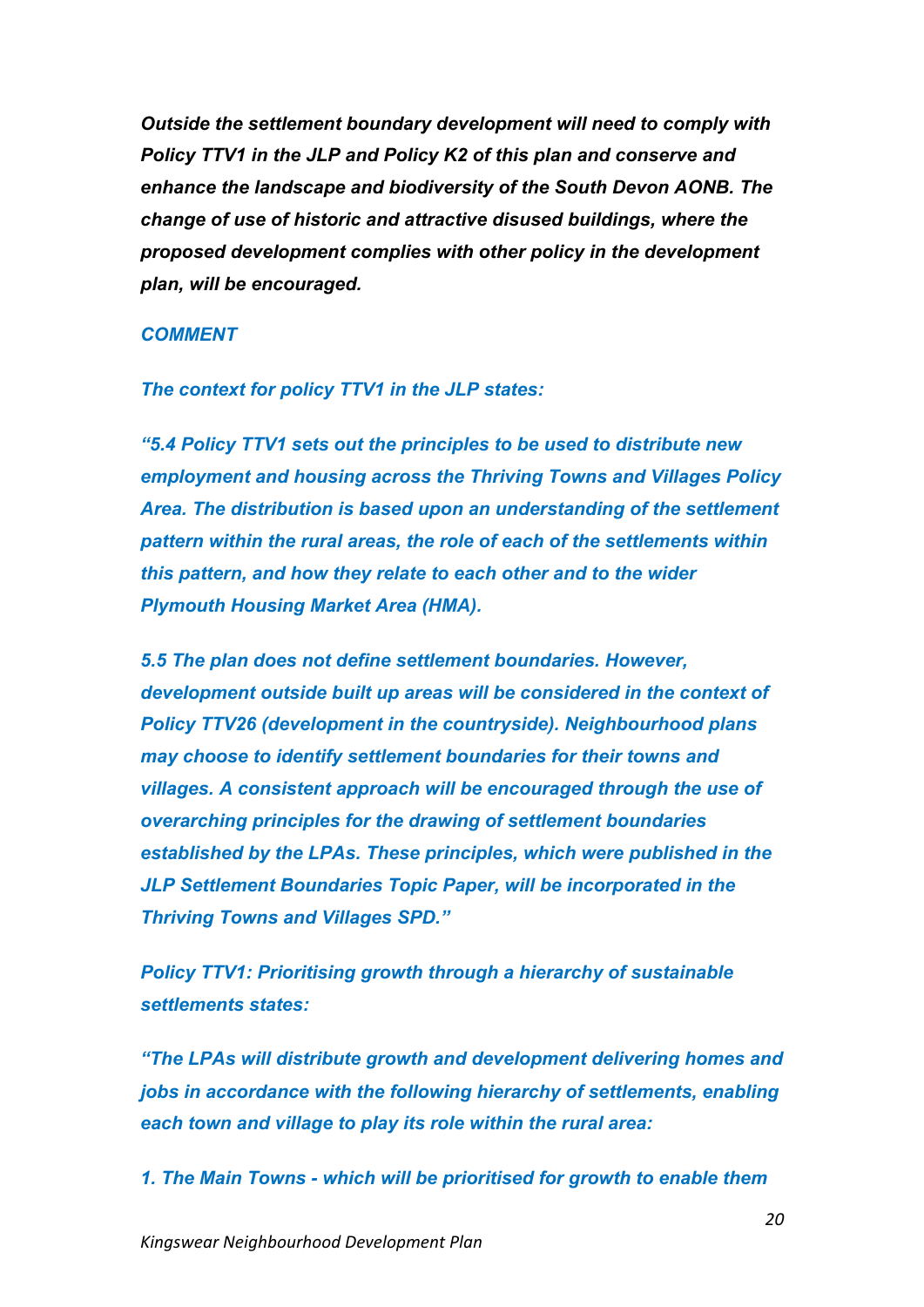*to continue to thrive, achieve strong levels of self-containment, and provide a broad range of services for the wider area.*

*2. Smaller Towns and Key Villages - which will receive support for growth commensurate with their roles in supporting the small villages and hamlets.*

*3. Sustainable Villages - where development to meet locally identified needs and to sustain limited services and amenities will be supported.*

*4. Smaller villages, Hamlets and the Countryside - where development will be permitted only if it can be demonstrated to support the principles of sustainable development and sustainable communities (Policies SPT1 and 2) including as provided for in Policies TTV26 and TTV27."*

*Kingswear is not included in the list of Sustainable villages and therefore policy TTV26 of the JLP is more relevant in the context of Policy K1.*

*There is no definition of "attractive" provided making the application of this element of the policy uncertain.*

*For clarity and to meet the Basic Conditions the policy should be modified as follows:*

#### *Policy K1: Settlement Boundaries*

*Settlement Boundaries for Hillhead and Kingswear are shown on Figure 1. Within the settlement boundaries, development that complies with other policies in the KNDP and design guidance in the Kingswear Character Assessment 2019 (KCA), will be supported. Brownfield sites will be preferred for development.*

*Outside the settlement boundary development will need to comply with Policy TTV26 in the JLP and Policy K2 of this plan and conserve and enhance the landscape and biodiversity of the South Devon AONB. The*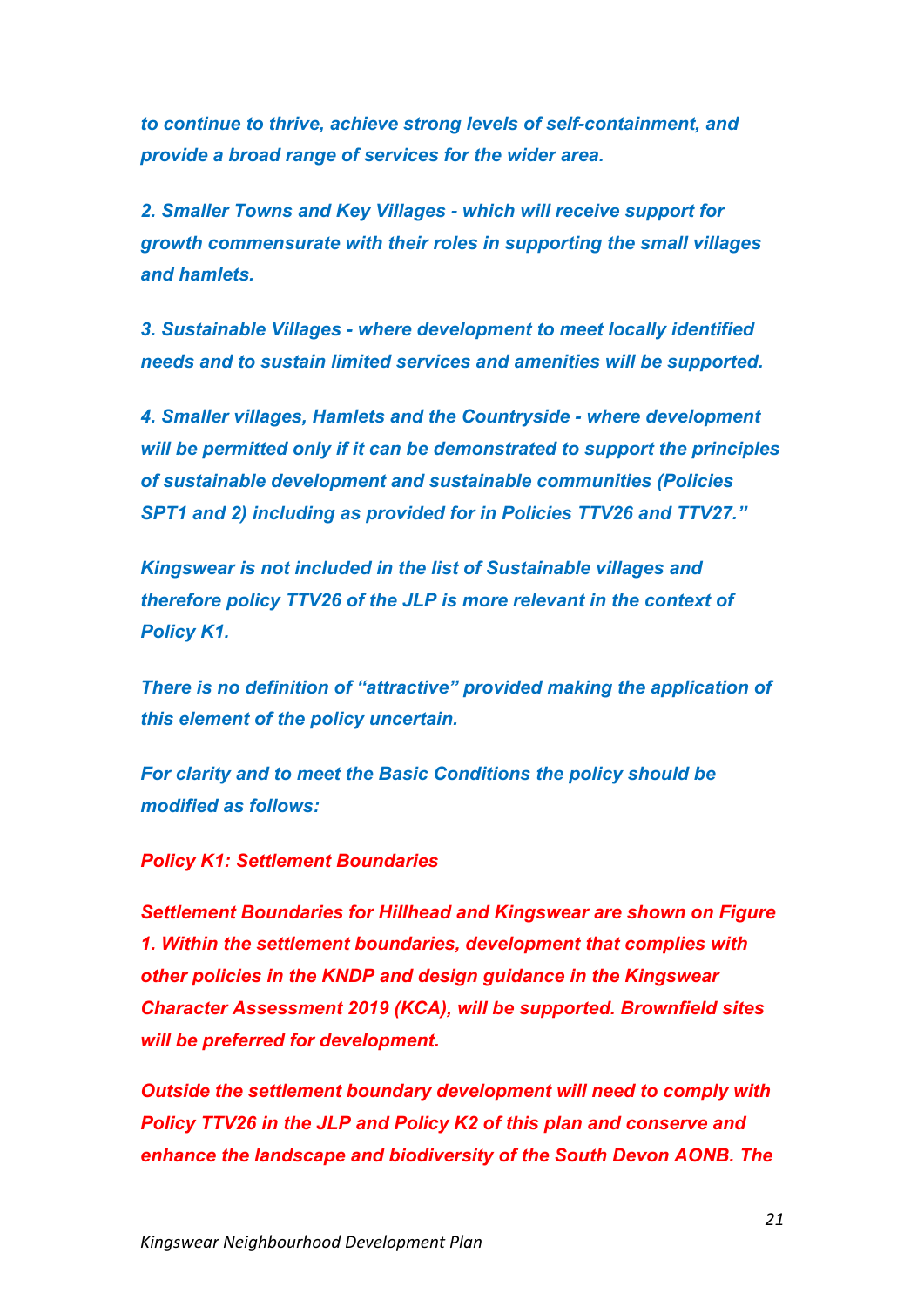*change of use of historic and disused buildings, where the proposed development complies with other policy in the development plan, will be encouraged.*

## **Policy K2: Exception Sites for Local Needs.**

*Where evidence of exceptional local need in Kingswear Parish for affordable homes is provided, sites adjacent to the settlement boundary will be considered for the provision of housing built to suit these needs provided they are of suitable tenure, management and accessibility standards.*

*Any such site will need to comply with the following criteria:*

*• An environmental and visual assessment of the impact on the AONB and local wildlife and historic assets will need to be undertaken for any development proposal for an exception site.*

*• The current local need for affordable homes will need to have been demonstrated to the satisfaction of the LPA and should be supported by independent evidence from Devon Home Choice or a successor organisation indicating a significant need for affordable housing in Kingswear from people having a local connection to Kingswear as defined in Policy K3 of this Plan.*

*• Unless viability restraints require some market housing, all dwellings are to be affordable and retained as such in perpetuity. In any case, subject to viability, at least 80% of dwellings on the site are to be affordable, and any market housing proposed must be justified in terms of viability in a report with open access to the Local Planning Authority and the local community in an unredacted form.*

*• Access to the site and traffic generated by it is not to cause significant adverse impact on local roads and residential amenity of neighbouring property.*

*• Any right of way of the site is to be retained and if appropriate new paths and traffic calming measures are to be incorporated.*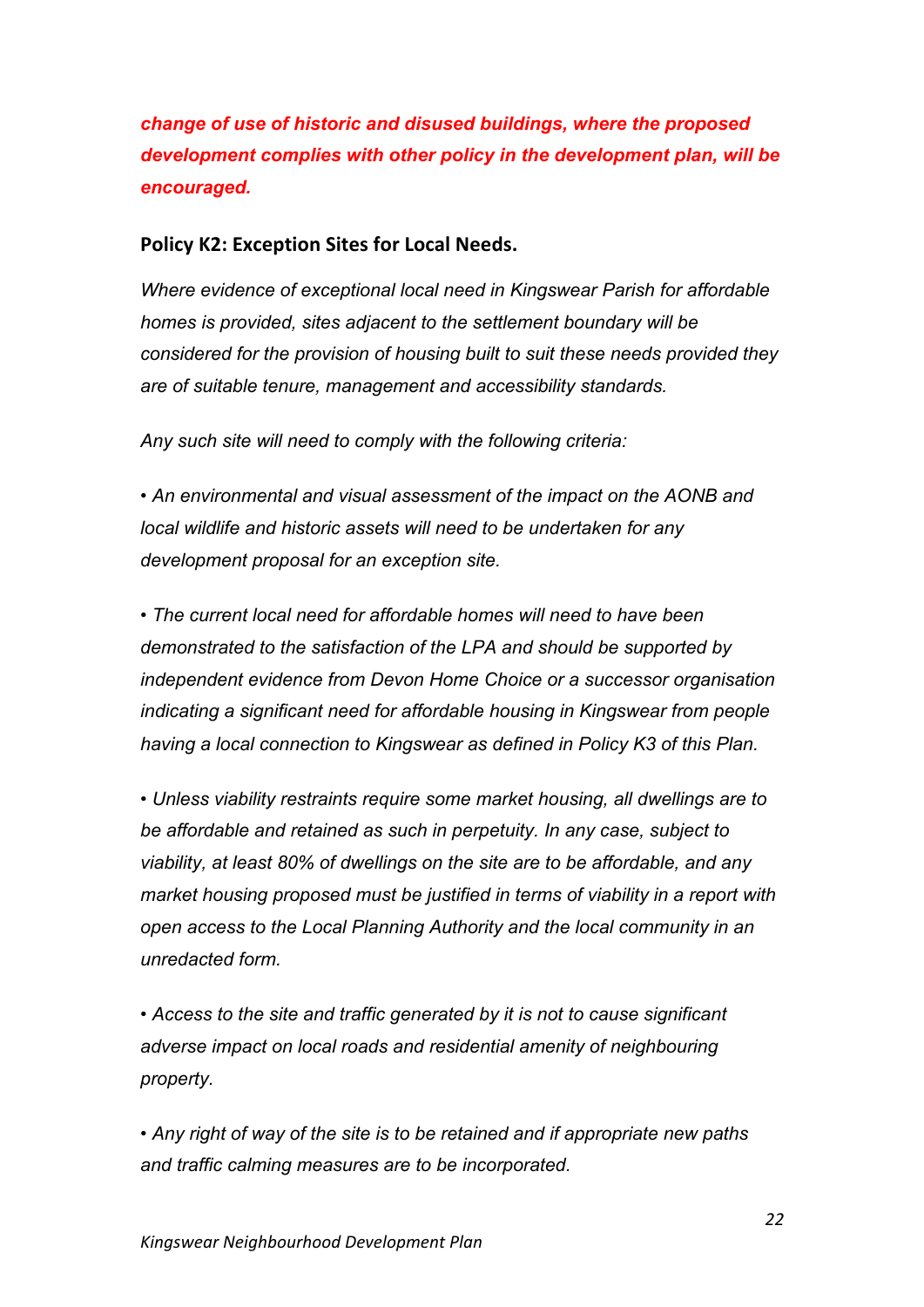*• Off street parking is to be provided within the development in line with policy K7.*

*• Sites will normally not be larger than 0.4ha and have no more than 10 dwellings in order that they are in keeping with the scale of Kingswear.*

*• Development Proposals will need to be designed to fit well into the landscape and comply with guidance in the KCA. COMMENT*

*Policy TTV27 sets out the JLP's strategic approach to meeting local housing needs in rural areas through Rural Exception Sites. In order to meet the Basic Conditions policies in a neighbourhood plan must be in general conformity with the strategic policies of the relevant development plan, which is in this case the JLP.*

*Policy TTV27 states:*

*Proposals for residential development on sites adjoining or very near to an existing settlement which would not otherwise be released for this purpose may be permitted provided that it can be demonstrated that:*

*1. It meets a proven need for affordable housing for local people.*

*2. It includes a mix of affordable and market housing products where necessary to be financially viable. This includes open market housing, providing it does not represent more than 40 per cent of the homes or 40 per cent of the land take excluding infrastructure and services.*

*3. Management of the scheme will ensure that the dwellings continue to meet the identified need in perpetuity.*

*4. The proposal meets the requirement of all other relevant policies of the Plan. "*

*The NPPF defines Rural Exception sites as:*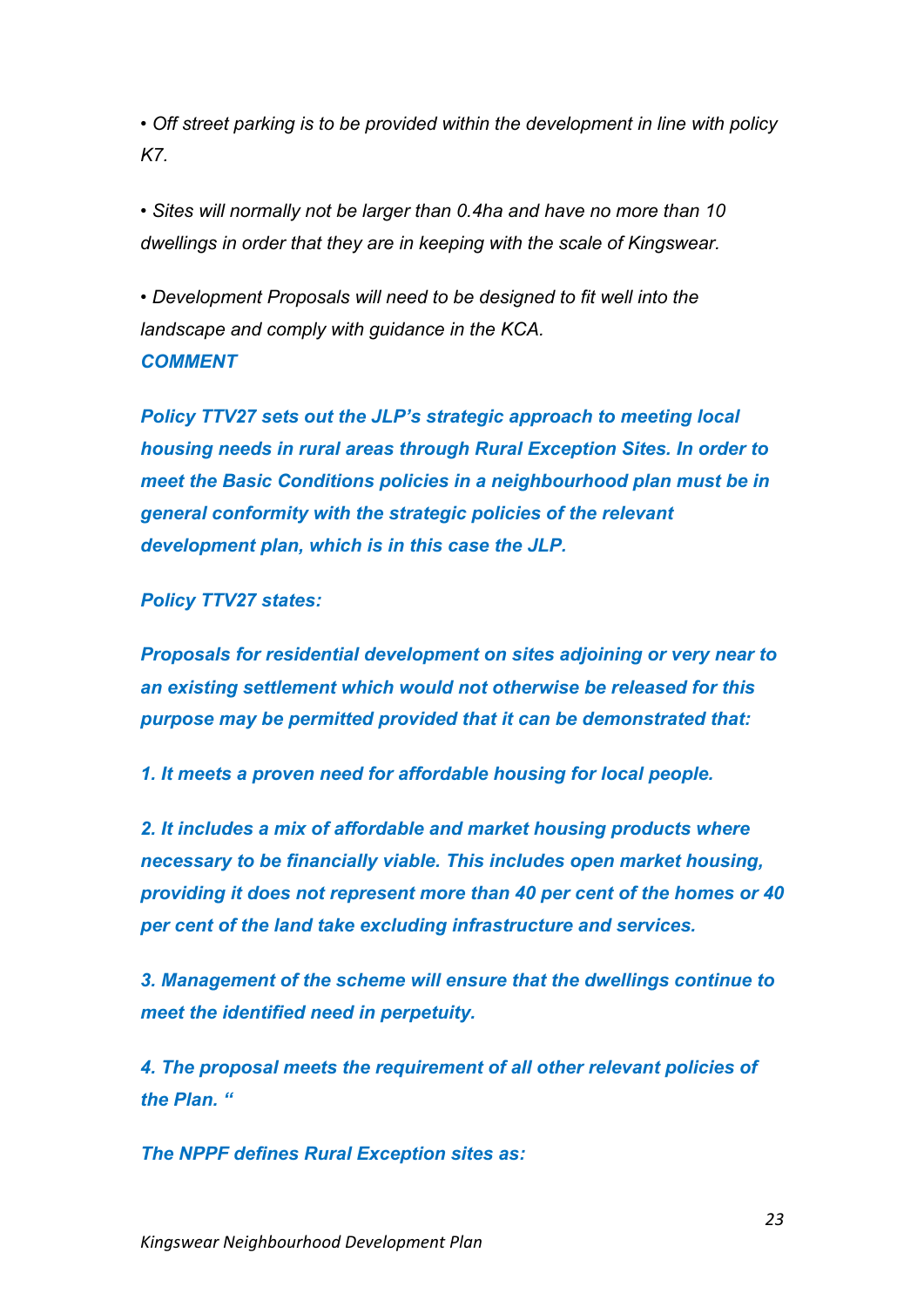*"Small sites used for affordable housing in perpetuity where sites would not normally be used for housing. Rural exception sites seek to address the needs of the local community by accommodating households who are either current residents or have an existing family or employment connection. A proportion of market homes may be allowed on the site at the local planning authority's discretion, for example where essential to enable the delivery of affordable units without grant funding."*

*The NPPF defines Rural Exception Sites as "small" but does not put an absolute restriction on the number of dwellings or the size of the site, I have not been provided with supporting evidence to justify the imposition of additional restrictions within the policy.*

*Policy K2 does reflect elements of TTV27 but in certain areas diverges from it to the extent that I consider it is no longer in general conformity with it. The requirement for "at least 80% of the dwellings on site to be affordable" is not consistent with policy TTV27. For clarity and to meet the Basic Conditions the policy should be modified as follows:*

**Policy K2: Exception Sites for Local Needs.** 

*To meet a proven need for affordable housing for local people sites brought forward in accordance with policy TTV27 of the JLP and policy K3 of the KNDP will be supported subject to:*

- *Development Proposals being designed to fit well into the landscape and in compliance with the guidance in the KCA.*
- *Being supported by an appropriate environmental and visual assessment which identifies the impact of the proposal on the AONB and local wildlife and historic assets.*
- *Achieving safe access to the site and ensuring that any traffic generated by the development does not cause significant adverse impact on local roads and residential amenity of neighbouring property.*
- *The retention of any right of way on the site and if appropriate*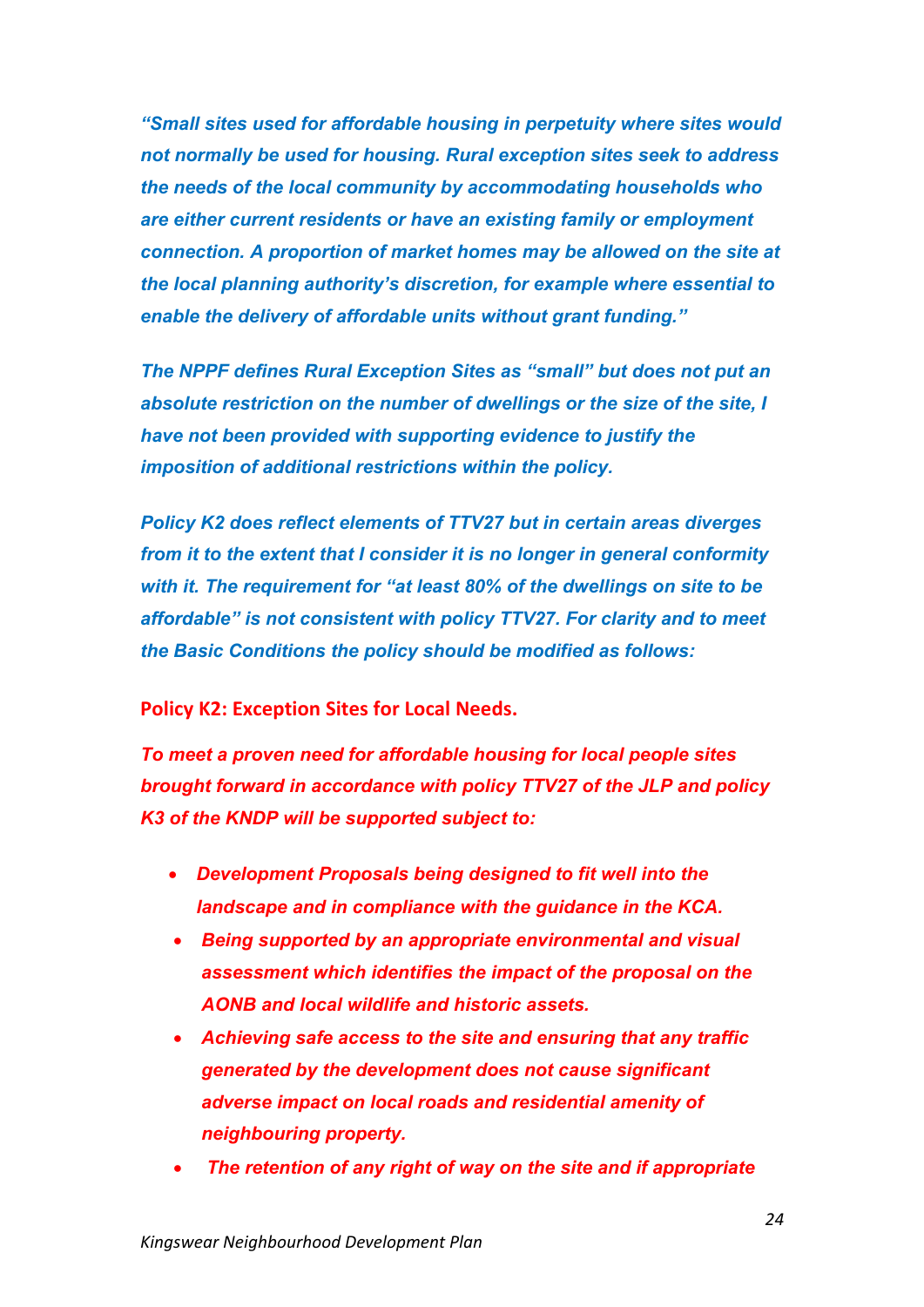*new paths and traffic calming measures are to be incorporated.*

- *Off street parking provided within the development in line with policy K7.*
- *Proposals being of a size and scale that are in keeping with the scale of Kingswear.*

## *Policy K3: Local Connection for Affordable Housing.*

*New affordable housing provision in the Neighbourhood Area shall be occupied on a preferential basis by persons (and their dependents) whose housing needs are not met by the market and:*

*a) who have a minimum period of 4 years permanent and continuous residence in the Parish; OR*

*b) who are not now resident in the Parish but have a local connection with the Parish including a period of permanent and continuous residence of 4 years or more within the last 10 years; OR*

*c) who have an essential need to live close to a close relative who has a minimum of 4 years permanent and continuous residence in the Parish, the essential need arising from proven age or medical reasons; OR*

*d) who need to live close to their place of work in the Parish and have a permanent contract for that employment.*

*Where such a person cannot be found for any of criteria a-d above, affordable housing may be occupied by people and their dependents whose housing needs are not met by the market. These occupancy requirements shall apply in perpetuity and be the subject of a legal agreement negotiated during the planning process on any development of affordable housing.*

## *COMMENT*

*South Hams DC have changed their local connections policy, to reflect this policy K3 should be modified as follows:*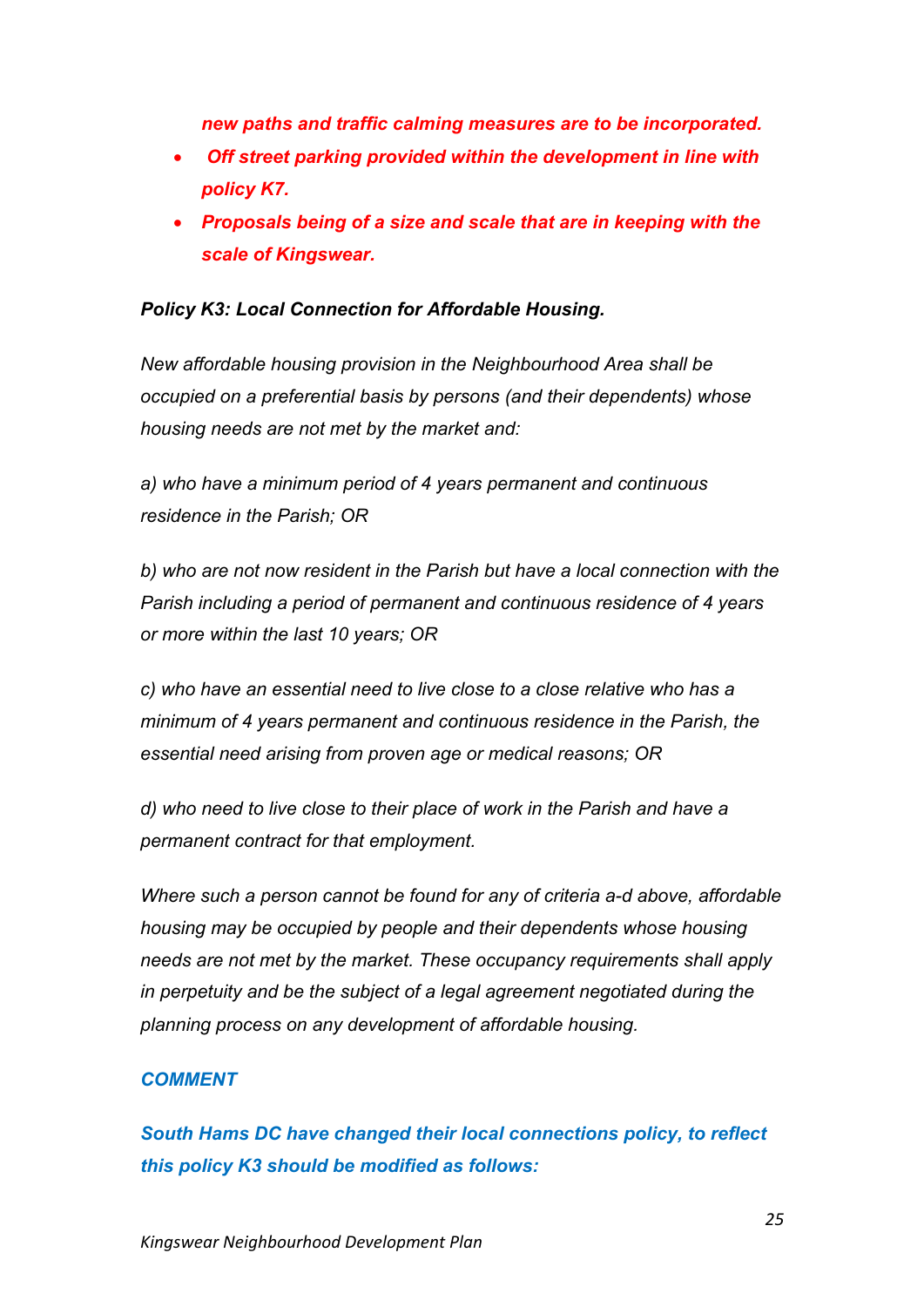*Policy K3: Local Connection for Affordable Housing.*

*New affordable housing provision in the Neighbourhood Area shall be occupied on a priority basis by persons (and their dependents) whose housing needs are not met by the market and:*

*a) The person has lived in the parish/town for 3 out of the 5 years preceding the allocation*

*b) The person has immediately prior to the allocation lived in the parish/town for 6 out of 12 months preceding the allocation* 

*c) Immediate family have lived in the parish/town themselves for 5 years preceding the allocation. For avoidance of doubt The Local Government Association guidelines define immediate family as parents, siblings and non- dependent children.* 

*d) The person has permanent employment in the parish/town with a minimum contract of 16 hours per week which has continued for the 6 months preceding the allocation without a break in employment of more than 3 months such employment to include self-employment. This should not include employment of a casual nature*

*Where such a person cannot be found for any of criteria a-d above, affordable housing may be occupied by people and their dependents whose housing needs are not met by the market. These occupancy requirements shall apply in perpetuity and be the subject of a legal agreement negotiated during the planning process on any development of affordable housing.*

#### *Policy K4: Design of Development in Kingswear Parish.*

*The unique character of the built form in Kingswear village and the wider Parish should be reflected in new development proposals, which should have regard to the guidelines in the Kingswear Character Assessment 2020.*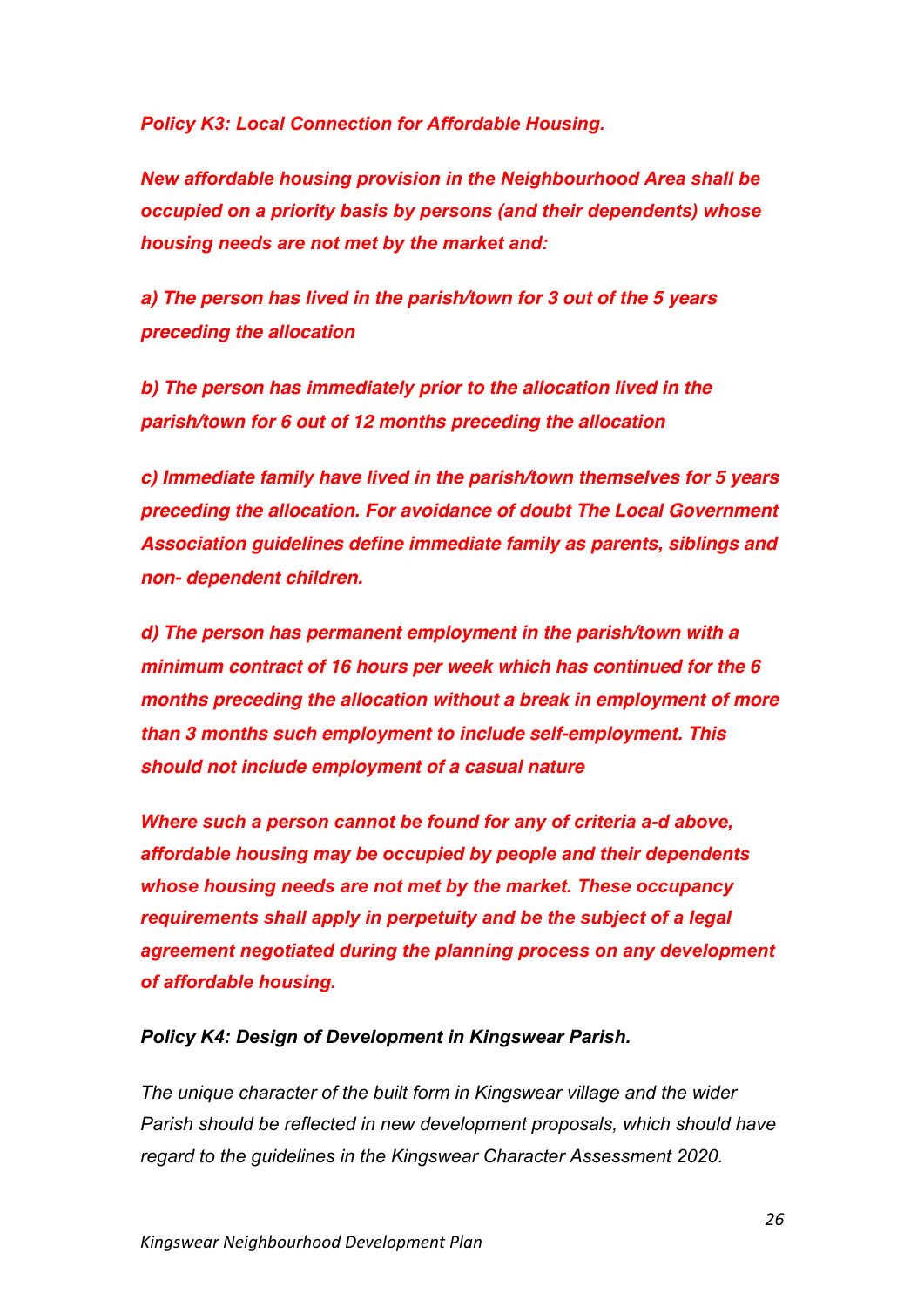*Examples of typical and traditional construction in the Kingswear Conservation Appraisal are relevant and should inform design for the built form of Kingswear village as a whole.*

## *COMMENT*

#### *I have no comment on this policy.*

#### *Policy K5: New homes to be primary residences.*

*Due to the impact upon the local housing market of the continued uncontrolled growth of dwellings used for holiday accommodation (as second or holiday homes) new open market housing will only be supported where there is a restriction to ensure its occupancy as a Principal Residence.*

*Enough guarantee must be provided of such occupancy restriction through the imposition of a planning condition or legal agreement. New unrestricted second homes will not be supported at any time.*

*Principal Residences are defined as those occupied as the residents' sole or main residence, where the residents spend most of their time when not working away from home.*

*The condition or obligation on new open market homes will require that they are occupied only as the primary (principal) residence of those persons entitled to occupy them. Occupiers of homes with a Principal Residence condition will be required to keep proof that they are meeting the obligation or condition and be obliged to provide this proof if/when South Hams District Council requests this information. Proof of Principal Residence is via verifiable evidence which could include, for example (but not limited to) residents being registered on the local electoral register and being registered for and attending local services (such as healthcare, schools etc.).*

## *COMMENT*

## *Evidence to support this policy has been produced in the*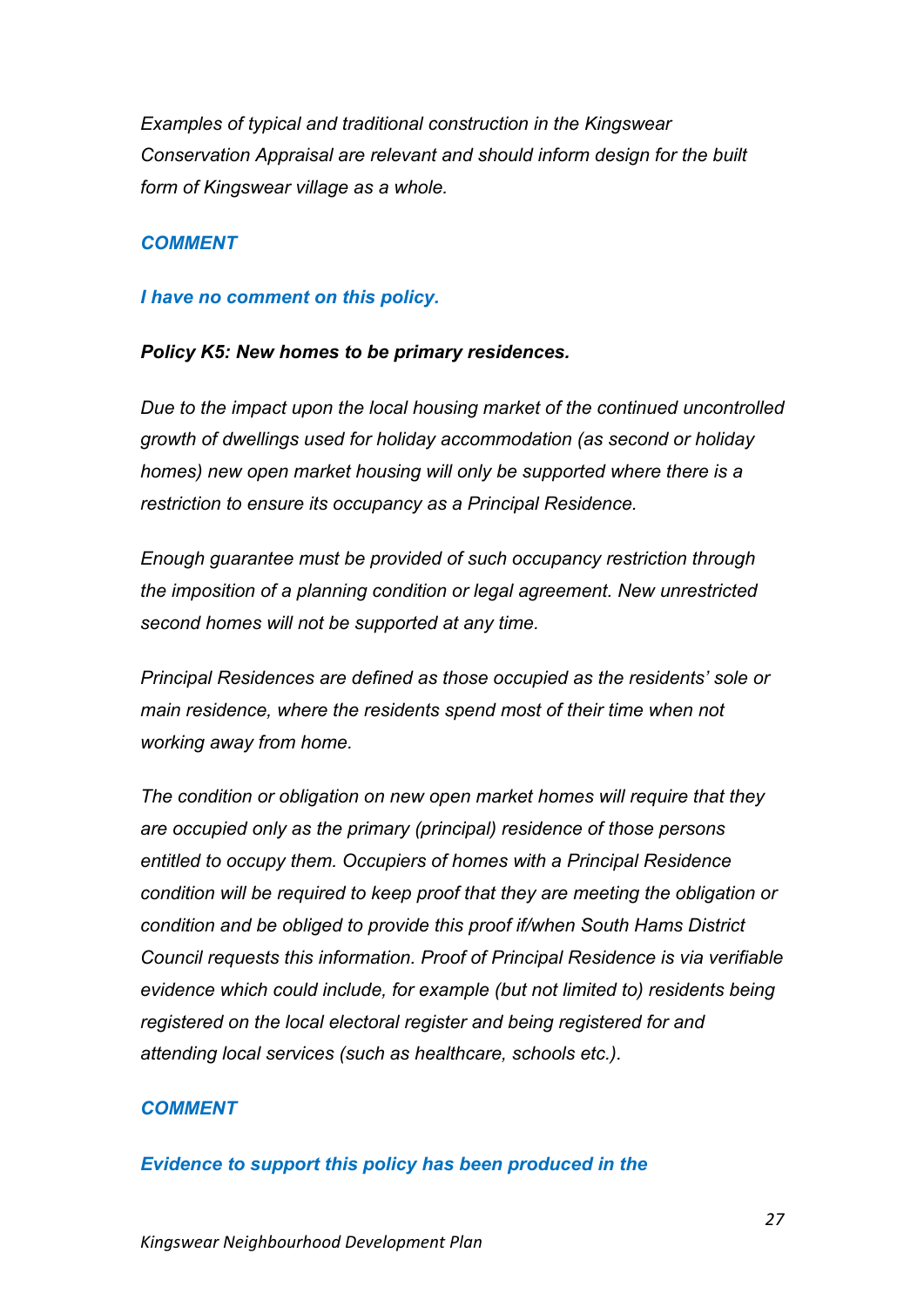*Neighbourhood Development Plan. It is clear that there is strong community support for a principal residency occupancy restriction policy and that the community feel it is the right response to the situation within the parish regarding increasing second home ownership. The supporting evidence clearly sets out the statistics for the parish showing approximately a 27% second home ownership in the Parish in 2019. South Hams District Council support the inclusion of this policy.* 

*The first paragraph of this policy includes the phrase:*

*"dwellings used for holiday accommodation (as second or holiday homes)" I find that this phrase potentially confuses holiday businesses, acknowledged as important to the local economy and second homes.* 

*I have considered the policy in terms of the Basic Conditions and particularly achieving sustainable development. I am satisfied that the information presented provides adequate evidence to support the contention that ongoing unrestricted open market housing development will have a negative impact upon the community and the affordability of dwellings for full time occupation and therefore its long-term sustainability. I therefore conclude that the policy subject to modification does meet the Basic Conditions.*

*The policy as currently worded is confusing and for clarity should be modified as follows:*

*Policy K5: New homes to be primary residences.*

*Due to the impact upon the local housing market of the continued uncontrolled growth of second homes new open market housing other than replacement dwellings will only be supported where there is a restriction to ensure its occupancy as a Principal Residence.*

*Enough guarantee must be provided of such occupancy restriction through the imposition of a planning condition or legal agreement which*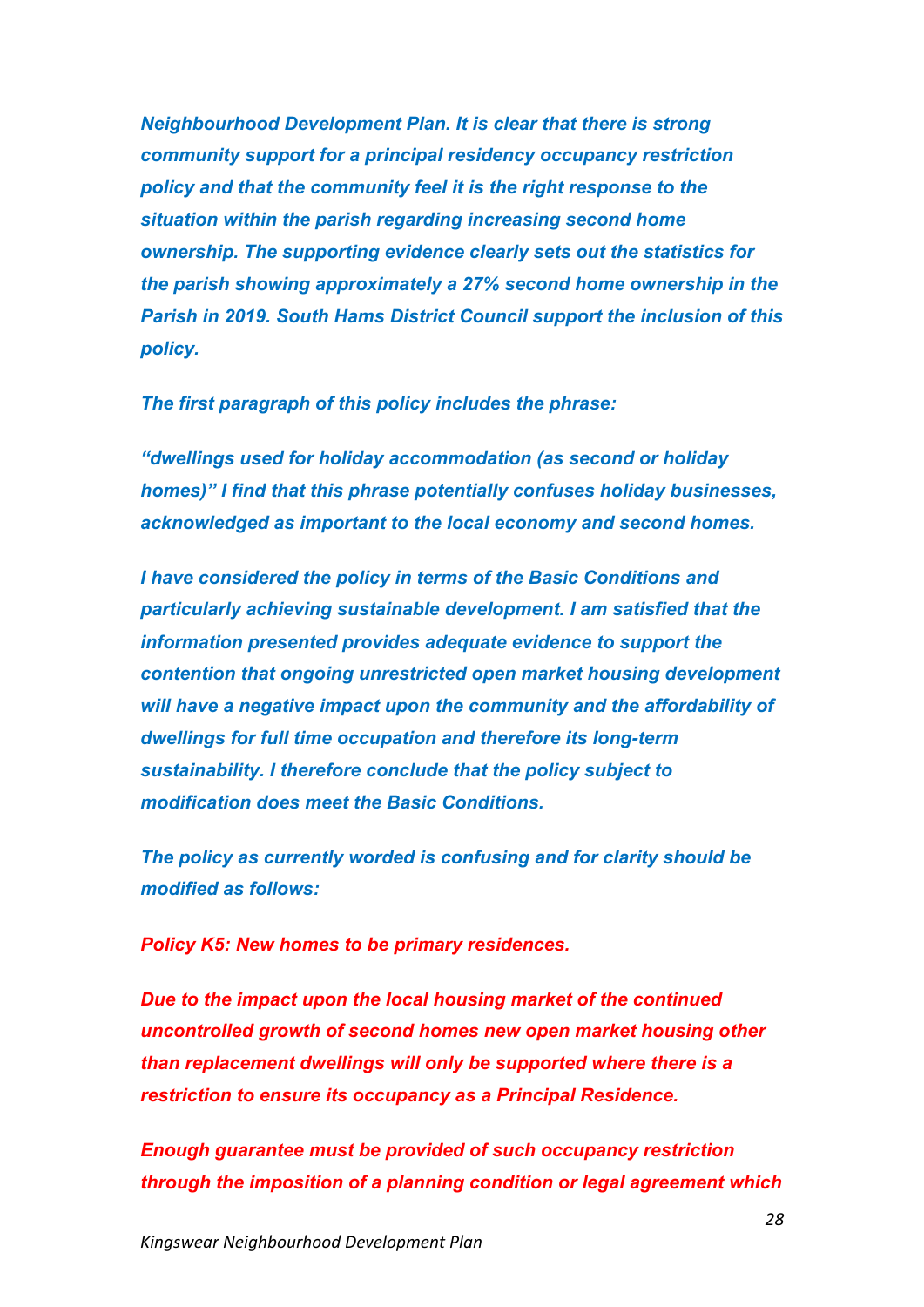*will require that the dwelling is only occupied as the primary (principal) residence of those persons entitled to occupy them. Occupiers of homes with a Principal Residence condition will be required to keep proof that they are meeting the obligation or condition and be obliged to provide this proof if/when South Hams District Council requests this information. Proof of Principal Residence is via verifiable evidence which could include, for example (but not limited to) residents being registered on the local electoral register and being registered for and attending local services (such as healthcare, schools etc.).*

*Principal Residences are defined as those occupied as the residents' sole or main residence, where the residents spend most of their time when not working away from home.*

#### *Policy K6: Protection of local heritage assets.*

*Buildings and structures of significant local architectural and historic interest have been identified and are listed in Appendix 1 of this Plan. These buildings are an important contribution to the distinctiveness of Kingswear and development proposals will be expected to retain and enhance the local distinctiveness of the identified buildings and structures and their setting wherever they are potentially impacted.*

#### *COMMENT*

*The wording of this policy lacks clarity and fails to reflect the existing national and local policy context. For clarity and to meet the Basic Conditions the policy should be modified as follows:* 

*Policy K6: Protection of local heritage assets.*

*Development proposals should retain the local character and distinctiveness of the area by conserving and where appropriate enhancing its historic environment including both designated and nondesignated heritage assets and their settings, according to their national and local significance.*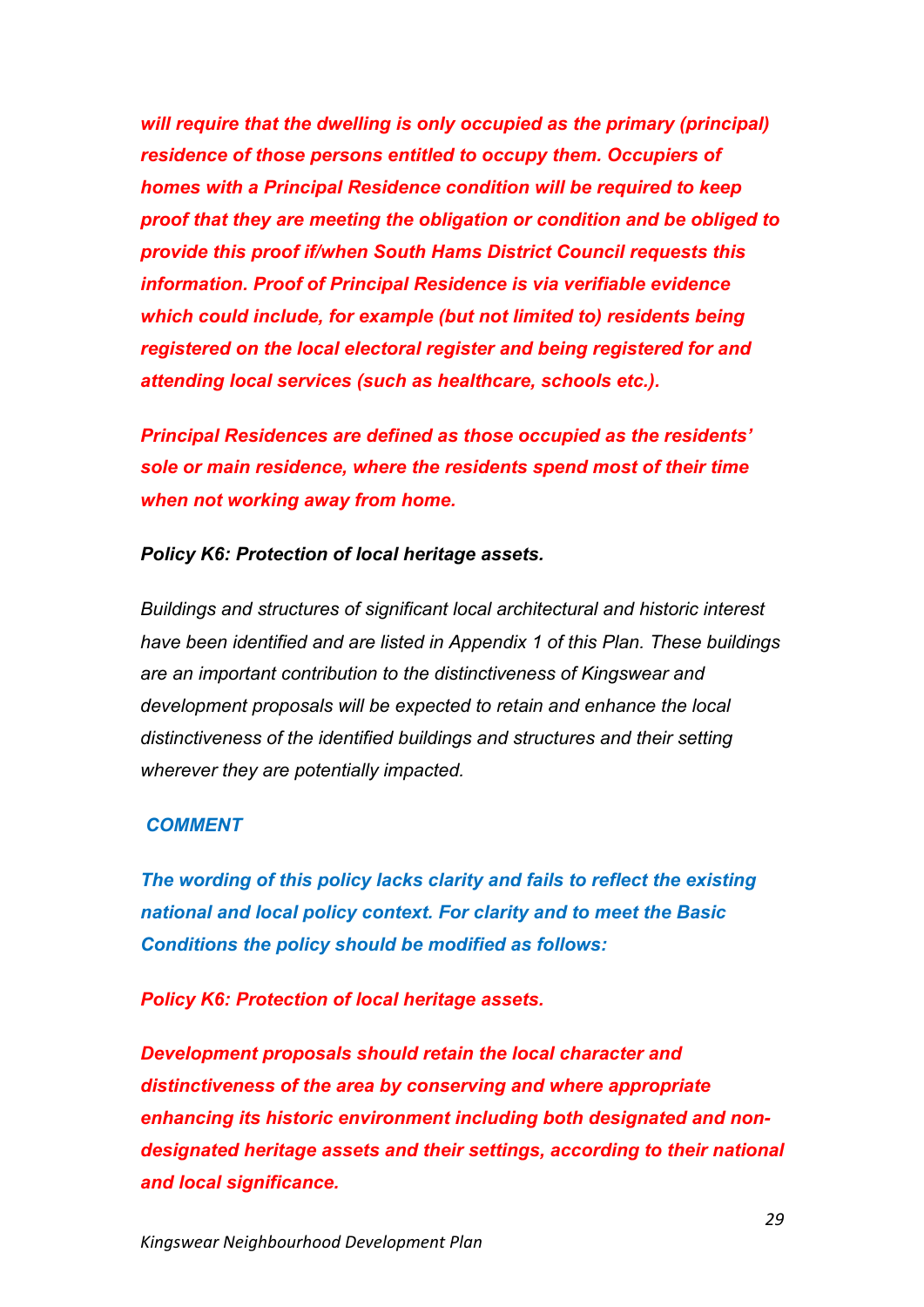*Buildings and structures of local architectural and historic interest have been identified and are listed in Appendix 1 of this Plan. These buildings are an important contribution to the distinctiveness of Kingswear.*

#### *Policy K7: Traffic Calming and Parking Standards.*

*Measures to improve pedestrian and cycle safety on the highway will be promoted and supported. Where appropriate, development that generates extra journeys will be expected to contribute to measures that implement this policy and encourage sustainable transport by assisting vulnerable road users.*

*New residential development will be required to provide at least two off-street parking places on site unless the property has only one bedroom and is less than 60metres square total floor area. Dwellings with 3 bedrooms or more will be required to provide a minimum of three off-street parking places on site.*

#### *COMMENT*

*Elements of this policy would be more appropriately located either in the community aspiration/project section of the plan or within the explanatory text of the policy. For clarity and to meet the Basic Conditions the policy should be modified as follows:*

#### *Policy K7: Traffic and Parking Standards.*

*New residential development will be required to provide as a minimum off-street parking to meet adopted standards. Where possible developers are encouraged to provide two off-street parking places on site unless the property has only one bedroom and is less than 60 metres square total floor area. Dwellings with 3 bedrooms or more will be required to provide a minimum of three off-street parking places on site.*

*Where appropriate, development that generates extra journeys will be expected to contribute to measures that implement this policy and*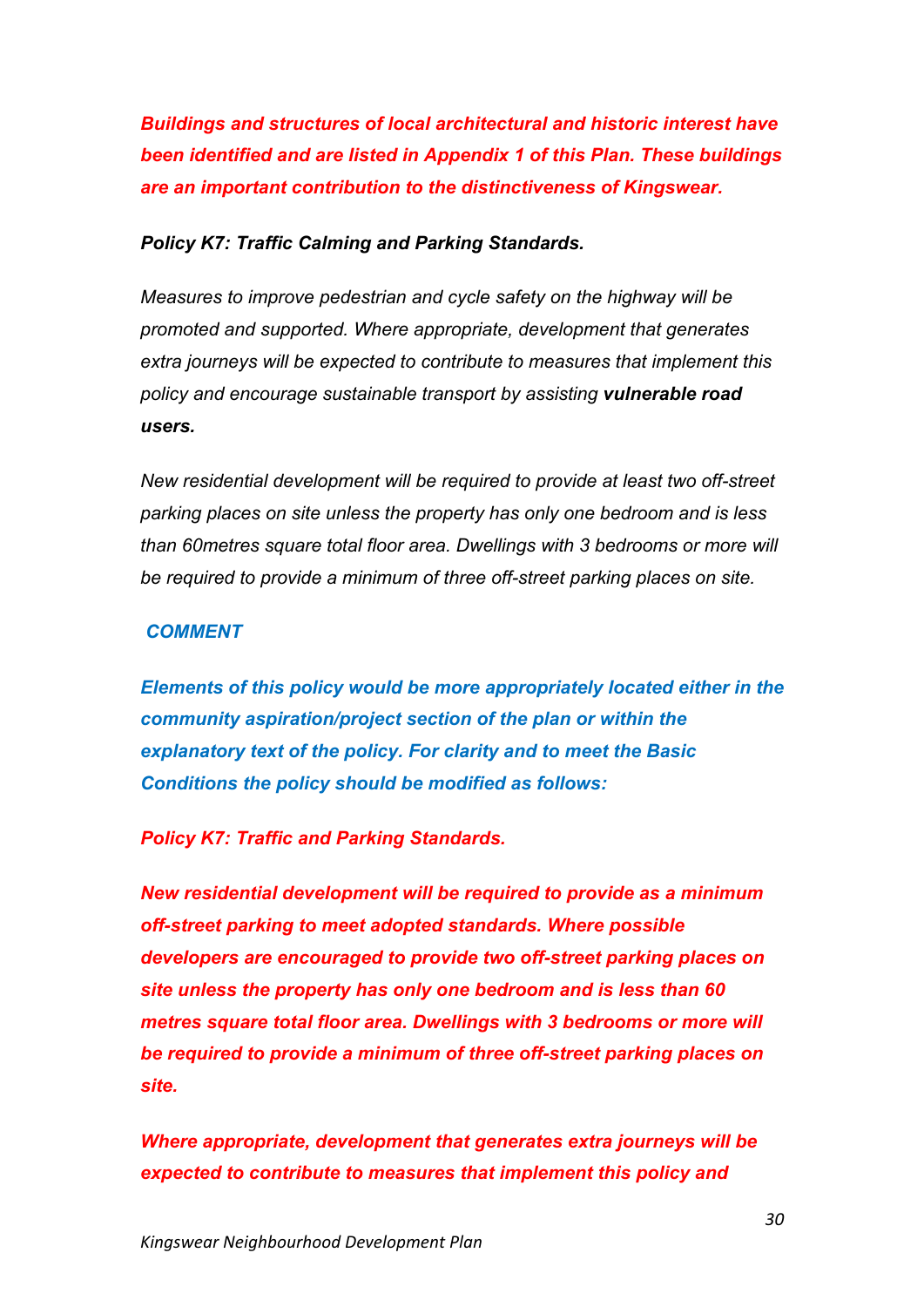#### *encourage sustainable transport by assisting vulnerable road users.*

#### *Policy K8: Protection of Trees and Woodland.*

*Development requiring planning permission that damages or results in the loss of ancient trees or mature trees or hedgerows of arboriculturally and amenity value will not be permitted.*

*Development proposals must be designed to retain trees or hedgerows of good arboriculturally and amenity value. Trees and areas of woodlands which are important to the setting of the urban area and views of the Parish from the sea are identified in the Kingswear Character Assessment.*

*Development proposals should, where appropriate, be accompanied by a survey that establishes the health and longevity of any affected trees or hedgerows and a management plan to demonstrate how they will be so maintained.*

*Any TPO tree that is authorised to be removed shall be replaced by a native species as near as possible to the existing location of the removed tree.*

#### *COMMENT*

*The NPPF sets out the policy framework for the determination of planning applications affecting irreplaceable habitats including veteran and ancient trees. The first paragraph of policy K8 is more restrictive than the National Policy and in order to meet the Basic Conditions should be modified as follows:*

#### *Policy K8: Protection of Trees and Woodland.*

*Development resulting in the loss or deterioration of irreplaceable habitats (such as ancient woodland and ancient or veteran trees) will be refused, unless there are wholly exceptional reasons and a suitable compensation strategy exists*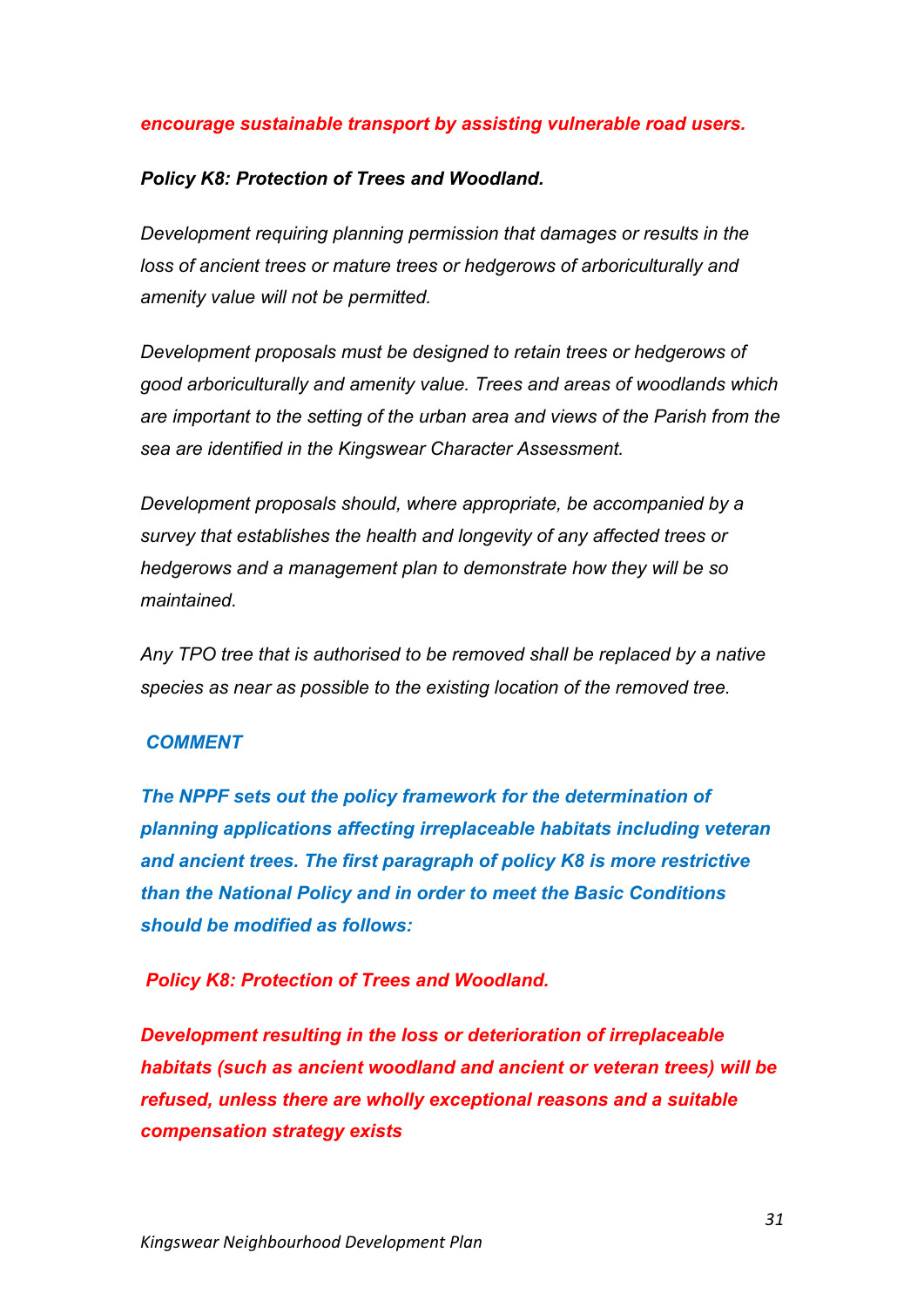*Development proposals should be designed to retain trees or hedgerows of good arboriculturally and amenity value. Trees and areas of woodlands which are important to the setting of the urban area and views of the Parish from the sea are identified in the Kingswear Character Assessment.*

*Development proposals should, where appropriate, be accompanied by a survey that establishes the health and longevity of any affected trees or hedgerows and a management plan to demonstrate how they will be maintained.*

*Any TPO tree that is authorised to be removed shall be replaced by a native species as near as possible to the existing location of the removed tree.*

#### *Policy K9: Local Wildlife Sites and habitats.*

*Development is required to protect and maintain Priority Habitats as defined by Natural England and the County Wildlife Sites listed in appendix 3 and shown in Figure 2 above. Where adverse impact on the ecological or landscape value of these habitats and sites is considered justified by the benefits of development, then mitigation and compensation will be required to ensure there is a net gain of biodiversity and no loss of long-term landscape beauty.*

#### *COMMENT*

#### *I have no comment on this policy*

#### *Policy K10: Local Green Spaces.*

*The following areas of open space detailed in Figs 1-4 Appendix 2 are designated as Local Green Space:*

*Head of Waterhead Creek including Jubilee Park,*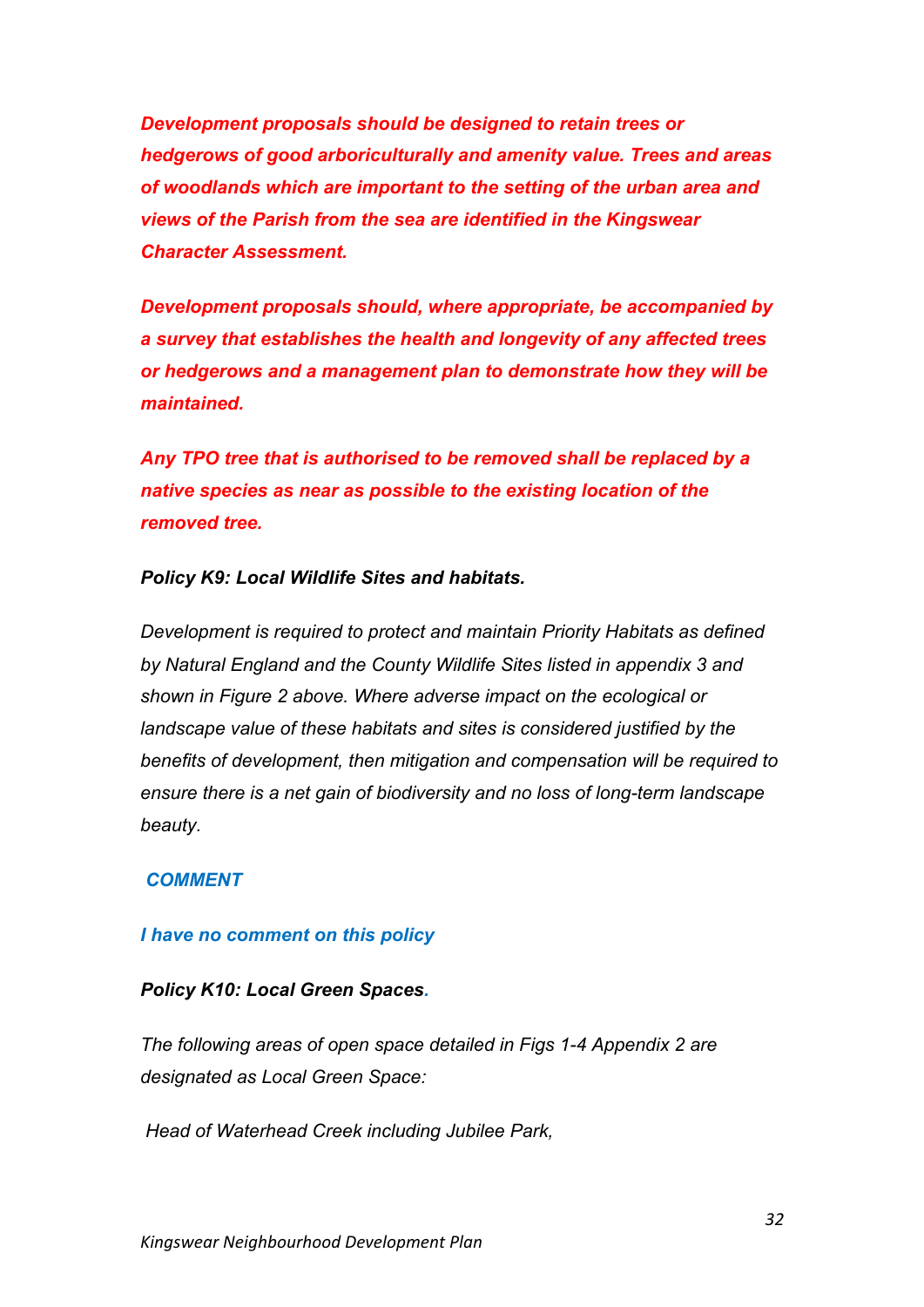*the allotments, and Community Orchard.*

*Redoubt Hill Playing Fields*

*US Garden.*

*Kingswear Wood.*

*Development on Local Green Space will not be permitted unless it preserves and enhances the attributes for which it was designated.*

#### *COMMENT*

#### *The NPPF states:*

*"99. The designation of land as Local Green Space through local and Neighbourhood Development Plans allows communities to identify and protect green areas of particular importance to them. Designating land as Local Green Space should be consistent with the local planning of sustainable development and complement investment in sufficient homes, jobs and other essential services. Local Green Spaces should only be designated when a plan is prepared or updated and be capable of enduring beyond the end of the plan period.*

*100. The Local Green Space designation should only be used where the green space is:*

*a) in reasonably close proximity to the community it serves;*

*b) demonstrably special to a local community and holds a particular local significance, for example because of its beauty, historic significance, recreational value (including as a playing field), tranquility or richness of its wildlife; and*

*c) local in character and is not an extensive tract of land.*

*101. Policies for managing development within a Local Green Space*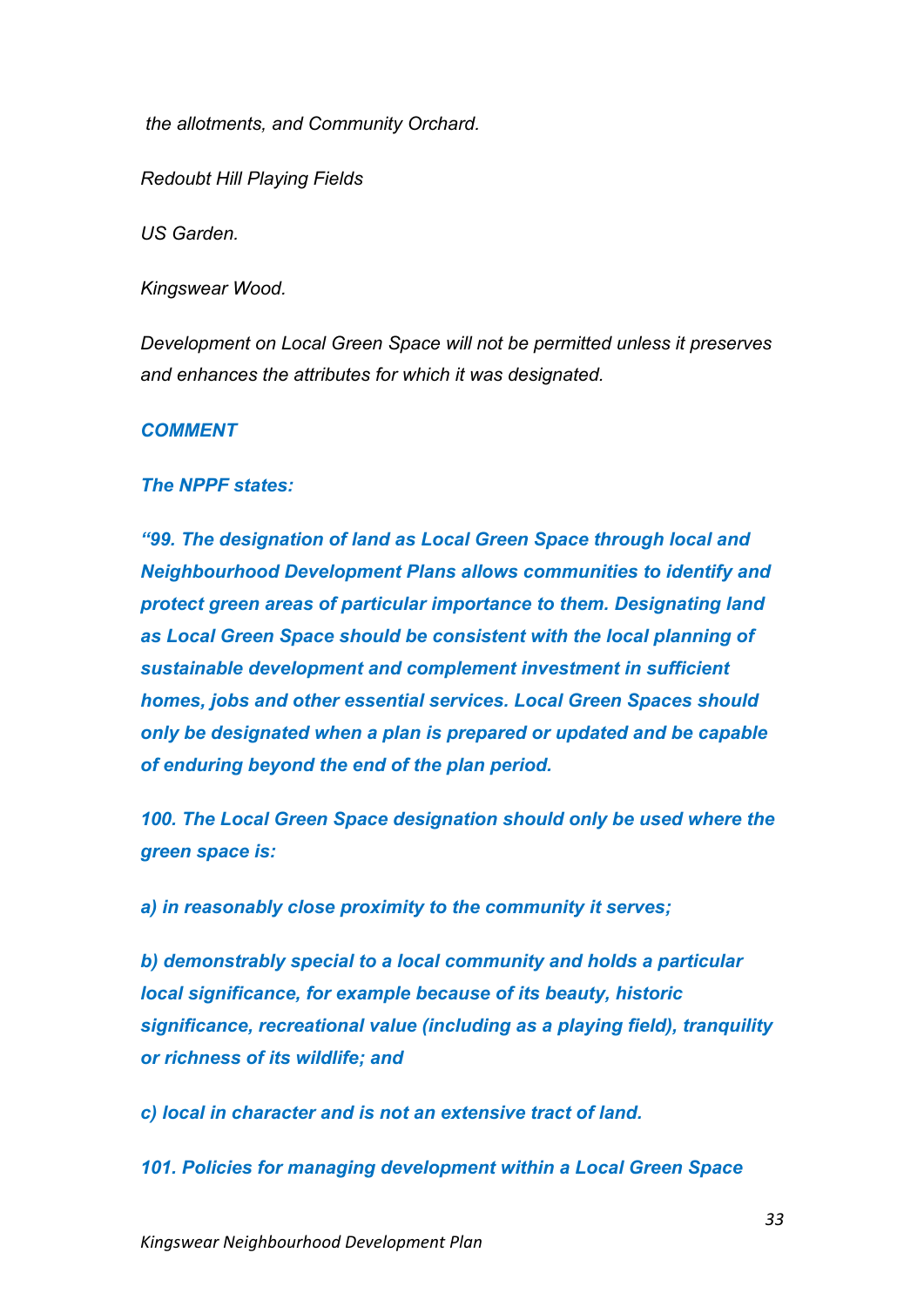*should be consistent with those for Green Belts."*

*The policy implication of Local Green Space designation is significant and therefore the NPPF sets a high standard of criteria to be met for designation.* 

*During the course of my examination I sought confirmation that the owners of the proposed Local Green Spaces have been formally consulted. It was confirmed that the owners had been consulted and that the owner of Kingswear Wood objected to the proposed designation on the following grounds:*

*1. In the current local plan the woodland is designated as countryside and is therefore protected against development. We believe that the NPPF criteria states that protecting open countryside would not be a proper use of the (local green space) designation.*

- *2. The woodland is protected by woodland tree preservation orders.*
- *3. The woodland is effectively the garden of our property.*

*4. The woodland is in need of further management works, for which we now have permission under the approved Management Plan. We would have to be much more careful about restricting access to the land if the designation of the land as a local green space leads the public to think the land has the same designation as the adjacent playing field. We think we would need to fence the land at both Mount Ridley Road and Higher Contour Road to prevent public access.*

*I have carefully considered this objection and the NPPF tests stated above. The objection does not of itself preclude the designation of Kingswear Wood nor does the fact that there is no public access. On balance I find that Kingswear Wood does meet NPPF tests in that it is:*

*"a) in reasonably close proximity to the community it serves;*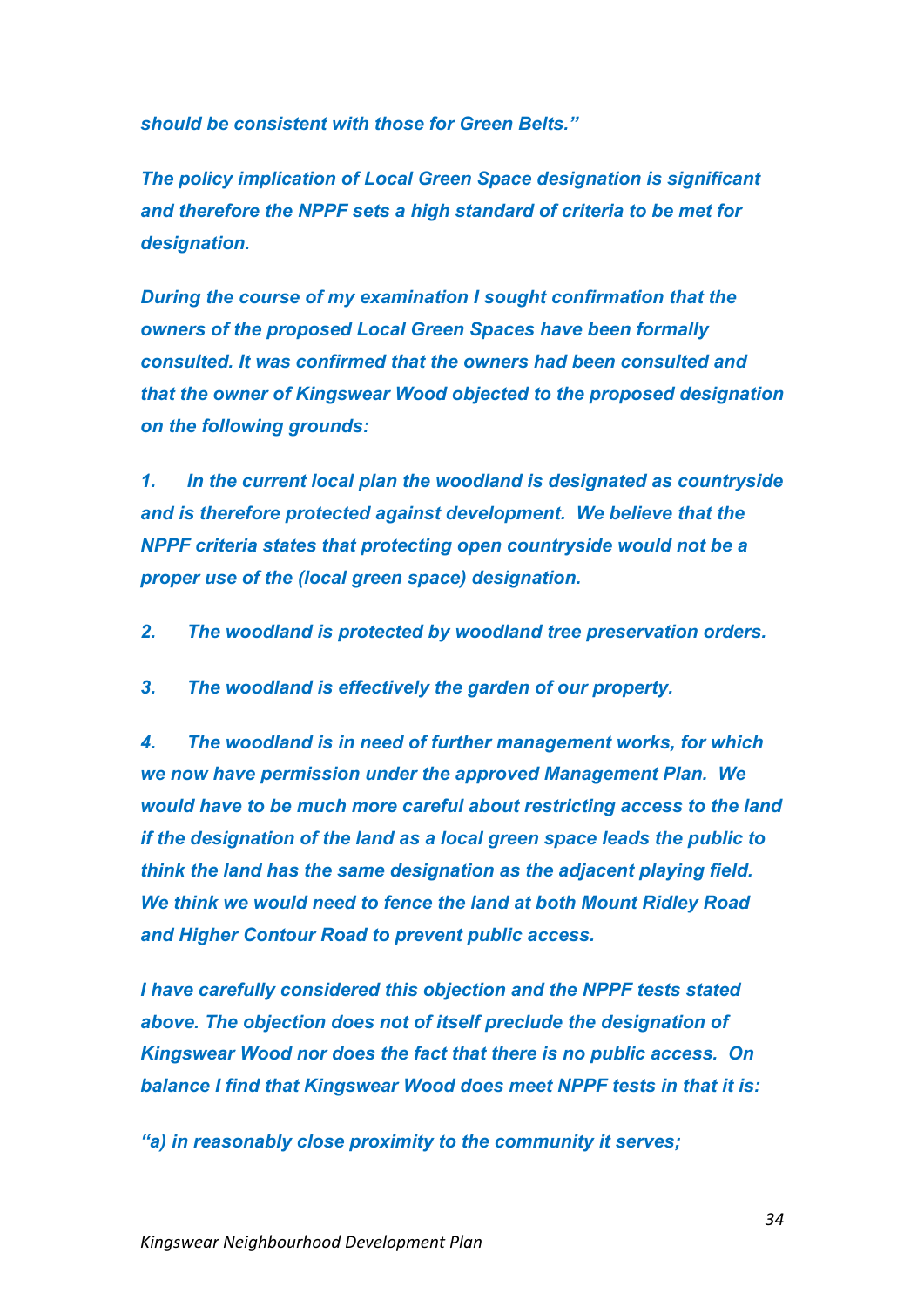*b) demonstrably special to a local community and holds a particular local significance, for example because of its beauty, historic significance, recreational value (including as a playing field), tranquility or richness of its wildlife; and*

*c) local in character and is not an extensive tract of land."*

*I therefore consider that all the areas proposed as Local Green Spaces meet the necessary tests. Paragraph 101 of the NPPF states:*

*"Policies for managing development within a Local Green Space should be consistent with those for Green Belts". In order to meet the Basic Conditions, the final paragraph of the policy should be modified as follows:* 

*Inappropriate development on Local Green Spaces will only be permitted in very special circumstances.*

*Policy K11: Public Open Space and Access to Water.*

*The areas and facilities shown on figure 3b are designated as Public Open Space allowing access to water and should continue to remain as such. Any development will be required to promote and improve the existing community use or provide an alternative public space and facility with equal accessibility to water, size, and use.*

#### *COMMENT*

*There appears to be a drafting error in this policy, in that rather than referring to figure 3b policy is intended to refer to 3c showing various slipways and Lighthouse Beach. My comments on this policy are based on this assumed error. The NPPF refers to open space and recreation in paragraphs 96 through to 101. These paragraphs describe "Existing open space, sports and recreational buildings and land, including playing fields" and "The designation of land as Local Green Space through local and neighbourhood plans". There is no provision for the*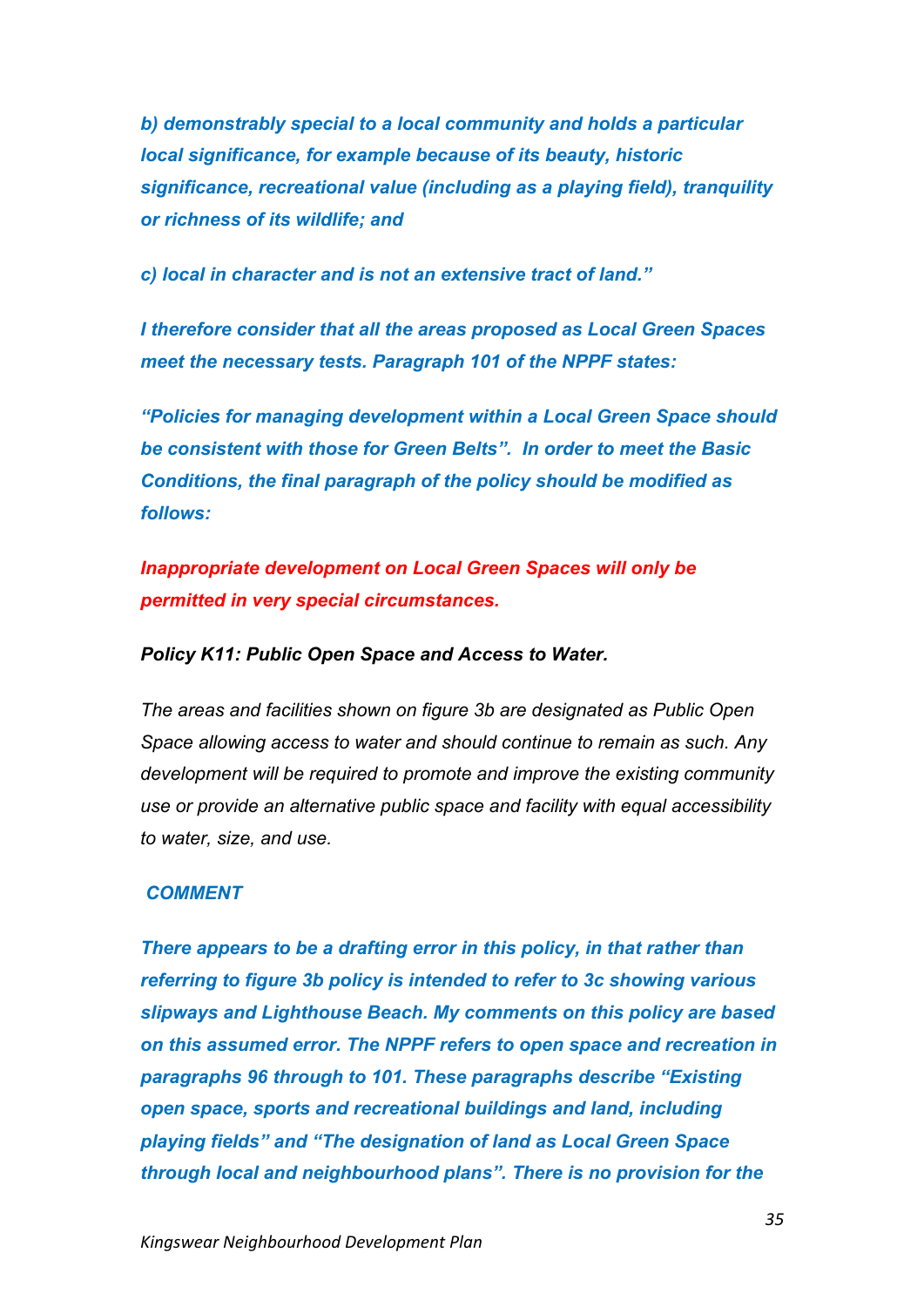*designation of Public Open Space as intended by this policy and I do not consider that the areas identified on Figure 3c are in fact Public Open Space falling within the NPPF description. For completeness I would add that I also consider that they would fail the tests for designation as Local Green Spaces. For clarity and to meet the Basic Conditions the policy should be modified as follows:*

#### *Policy K11: Access to Water.*

*The slipways and public paths shown on figure 3c are important facilities allowing public access to water and should continue to remain as such. Any development affecting these will be required to maintain the existing community use or provide an alternative public space and facility with equal accessibility to water, size, and use. Proposals to improve existing community use will be supported.*

#### *Policy K12: Protection of Important Public Views and Vistas.*

*Views and vistas identified on figure 4a) and 4b) are important to the character and local distinctiveness of Kingswear Parish and development is required to maintain the visual beauty of the panorama and viewing points for the future enjoyment of all.*

## *COMMENT*

#### *I have no comment on this policy.*

#### *Policy K13: Footpaths and Rights of Way Network.*

*Development will be expected to protect and, where appropriate, extend and enhance the network of existing and public Rights of Way in the Parish. Specific opportunities to enhance and improve the network have been identified in the South Devon AONB Brixham Kingswear Peninsular Plan supported by the Parish Council and are shown on Figure 5 Development proposals adjacent and impacting on these identified gaps and deficiencies in the network should seek opportunities to implement the improvements as*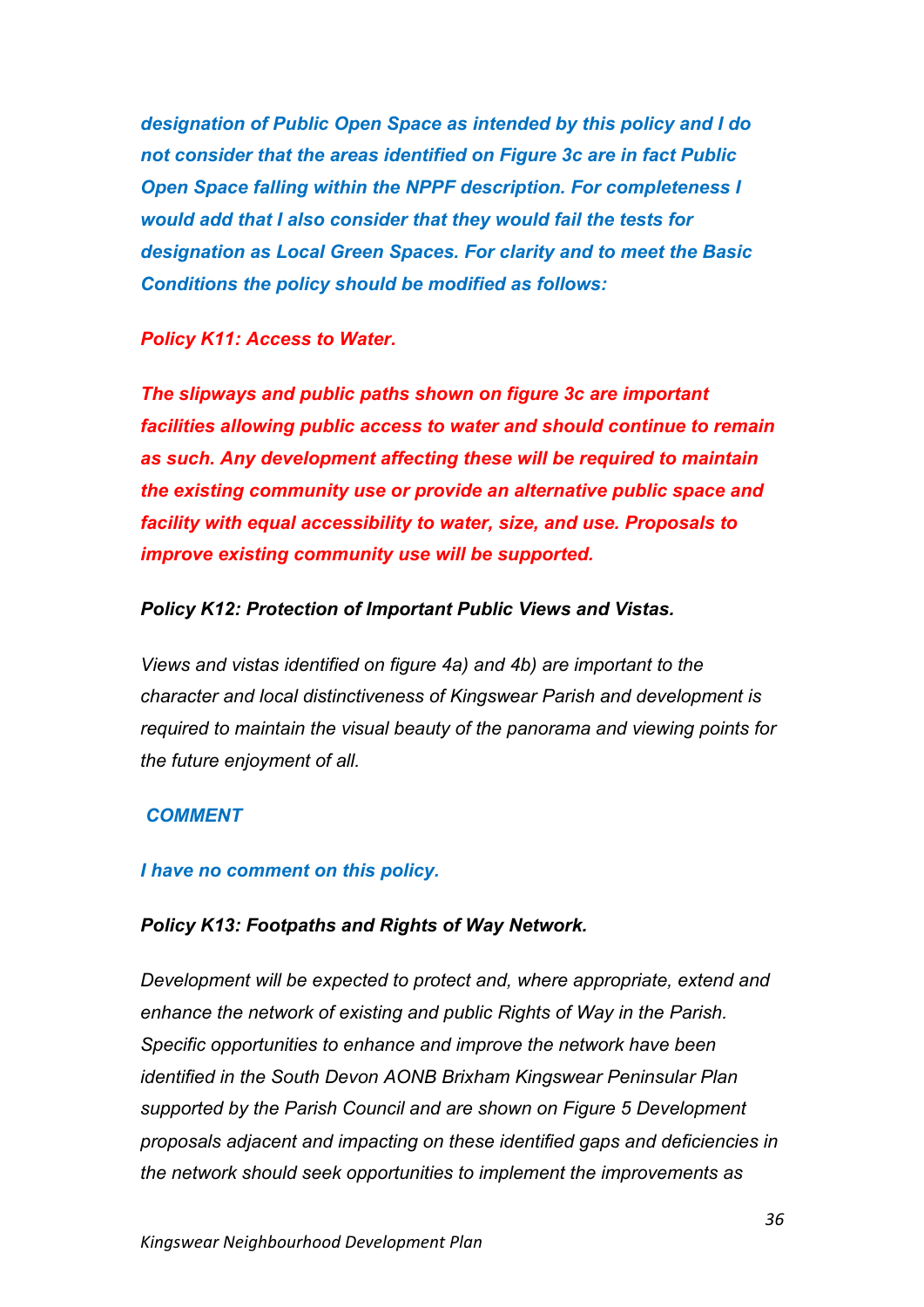#### *appropriate.*

*Enhancement of the network should include, wherever possible, making the paths accessible to those with special access needs.*

## *COMMENT*

#### *I have no comment on this policy*

#### *Policy K14: Allotments and Community Orchard.*

*The Allotment and Community Orchard site shown on map below is to be maintained as allotments and orchard for community use.*

## *COMMENT*

*This is not a policy that can be used in the determination of planning applications. The policy should be removed from this section of the plan and can be put in the community project/aspiration section.*

## *Policy K15: Renewable Energy Policy.*

*All new housing developments and extensions are encouraged to consider renewable energy infrastructure that can be incorporated as part of the development and contribute to reducing carbon emissions.*

*Development of renewable energy schemes at the scale suited to households will be encouraged where they are compatible with other policies in the development plan and the AONB designation. Wind turbines will generally not be suitable in the sensitive landscape of Kingswear, but an exception may be made where a small individual turbine (no more than max 15kW power output) for use on a property or by the local community meets visual and environmental standards set out in the development plan.*

## *COMMENT*

#### *I have no comment on this policy.*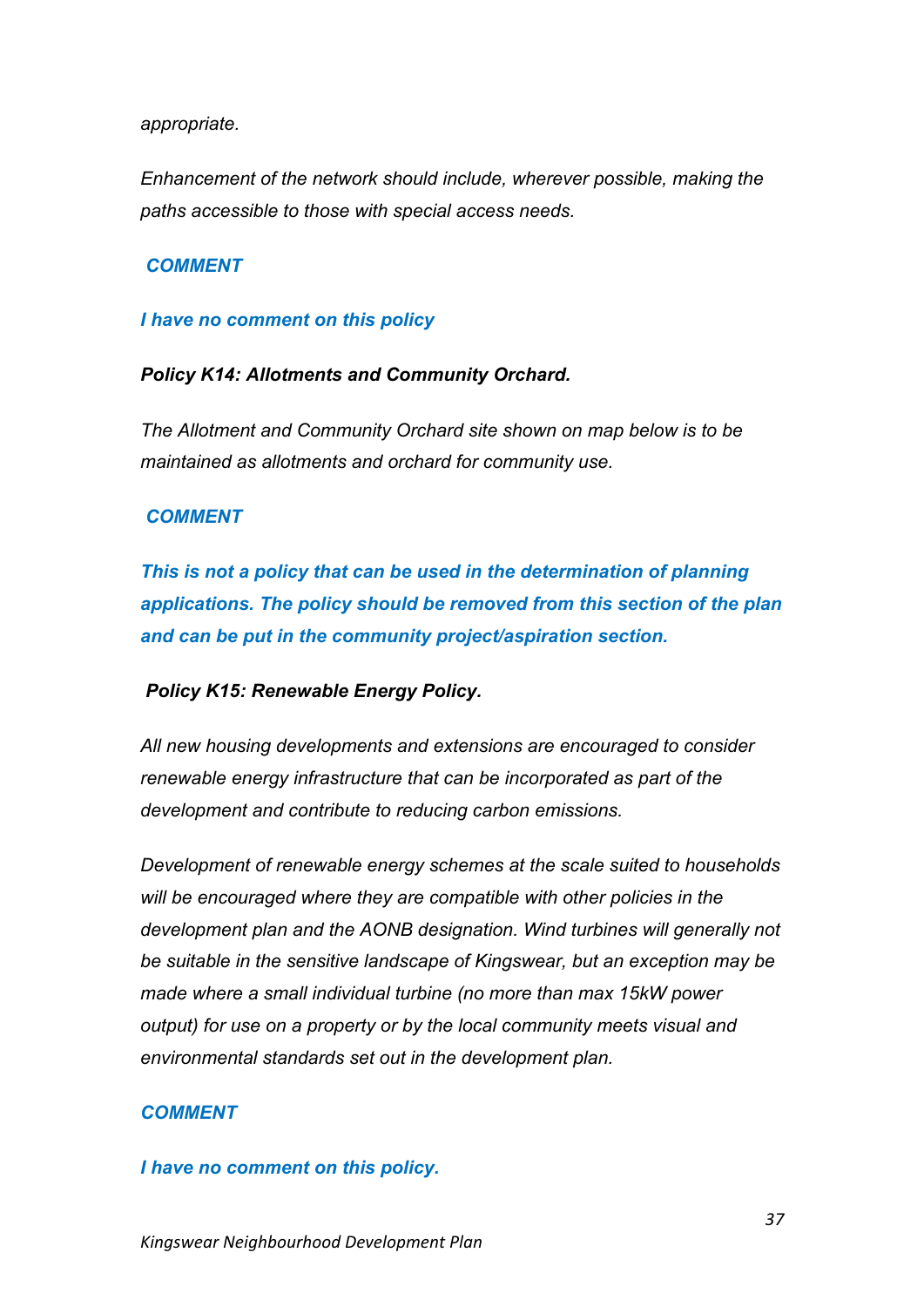## *Policy K16: Minor Employment Development and live/work units.*

*Proposals for start-up businesses from home, live-work units and other small business developments within residential areas will be supported where the development complies with other policies in the development plan and the following can be demonstrated:*

*• Existing buildings are reused where possible.*

*• Employment opportunities are provided, including self-employment, and the development maintains or increases the sustainability of the Parish.*

*• The proposed design including any signage is in keeping with the scale and character of the surroundings.*

*• The proposed use will not give rise to harmful impacts on local residential amenities or other neighbouring uses.*

*• The proposed development ensures that the expected nature and volume of traffic generated by the development and need for parking would not have a detrimental impact on the residential amenity of surrounding neighbours and the area generally.*

## *COMMENT*

*Running a business from home does not necessarily require planning permission and the display of advertisements is subject to a separate consent process within the planning system. For clarity and to meet the Basic Conditions the policy should be modified as follows:*

*Policy K16: Minor Employment Development and live/work units.*

*Where planning permission is required, proposals for start-up businesses from home, live-work units and other small business developments within residential areas will be supported where the development complies with other policies in the Development Plan and*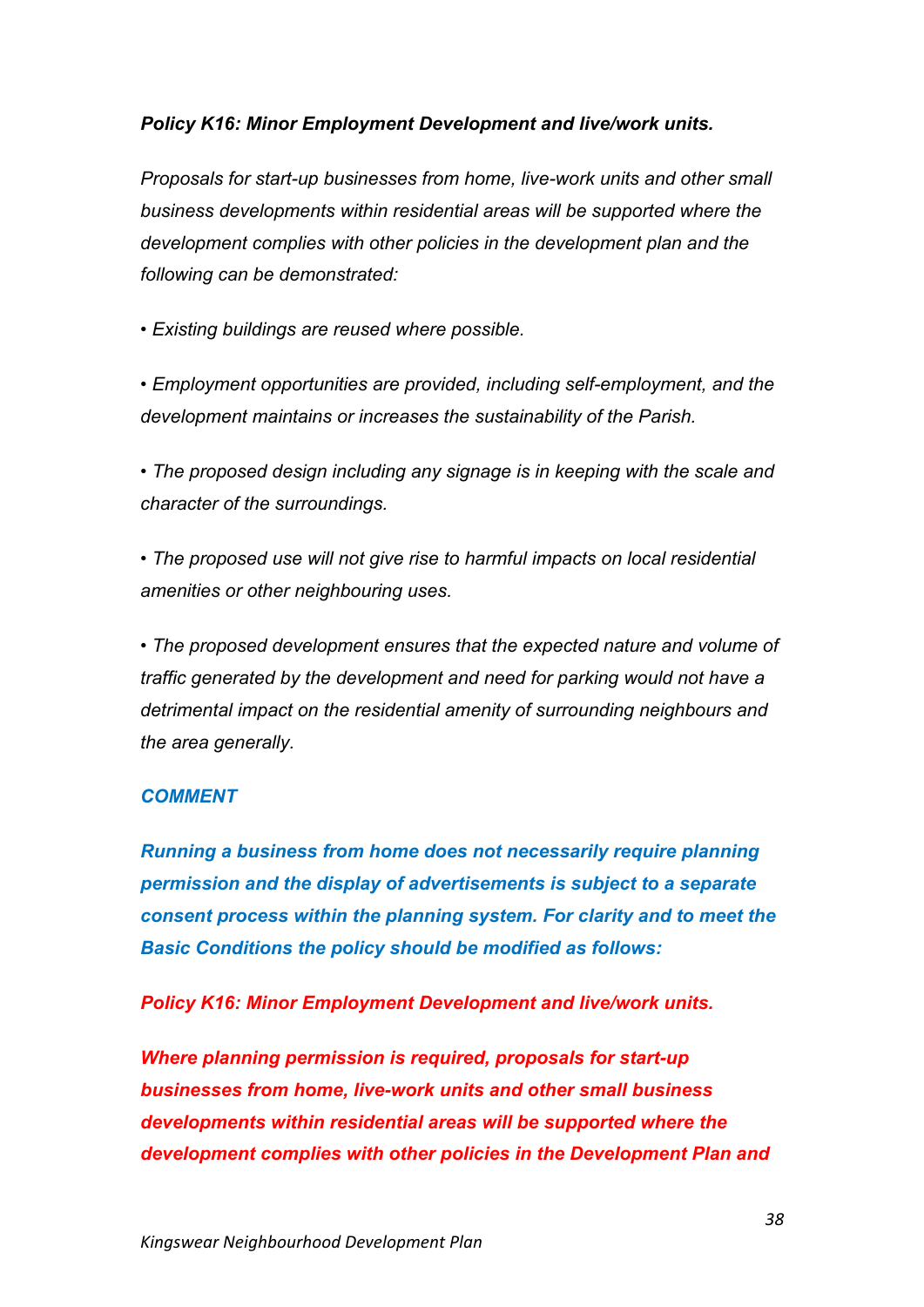*the following can be demonstrated:*

*• Existing buildings are reused where possible.*

*• The development maintains or increases the sustainability of the Parish.*

*• The proposed design is in keeping with the scale and character of the surroundings.*

*• The proposed use will not give rise to harmful impacts on local residential amenities or other neighbouring uses.*

*• The proposed development ensures that the expected nature and volume of traffic generated by the development and need for parking would not have a detrimental impact on the residential amenity of surrounding neighbours and the area generally.*

*Policy K17: Protecting Community Assets.*

*In order to promote a thriving community for all ages, there will be a strong presumption against the redevelopment of community facilities for noncommunity uses. Identified Community Facilities are:*

- *1: The Post Office*
- *2: Village Hall*
- *3.The Steam Packet Public House*
- *4: St Thomas of Canterbury Church*
- *5: The Ship Inn*
- *6: Kingswear Village Store*
- *7: The Lower Ferry Slip,*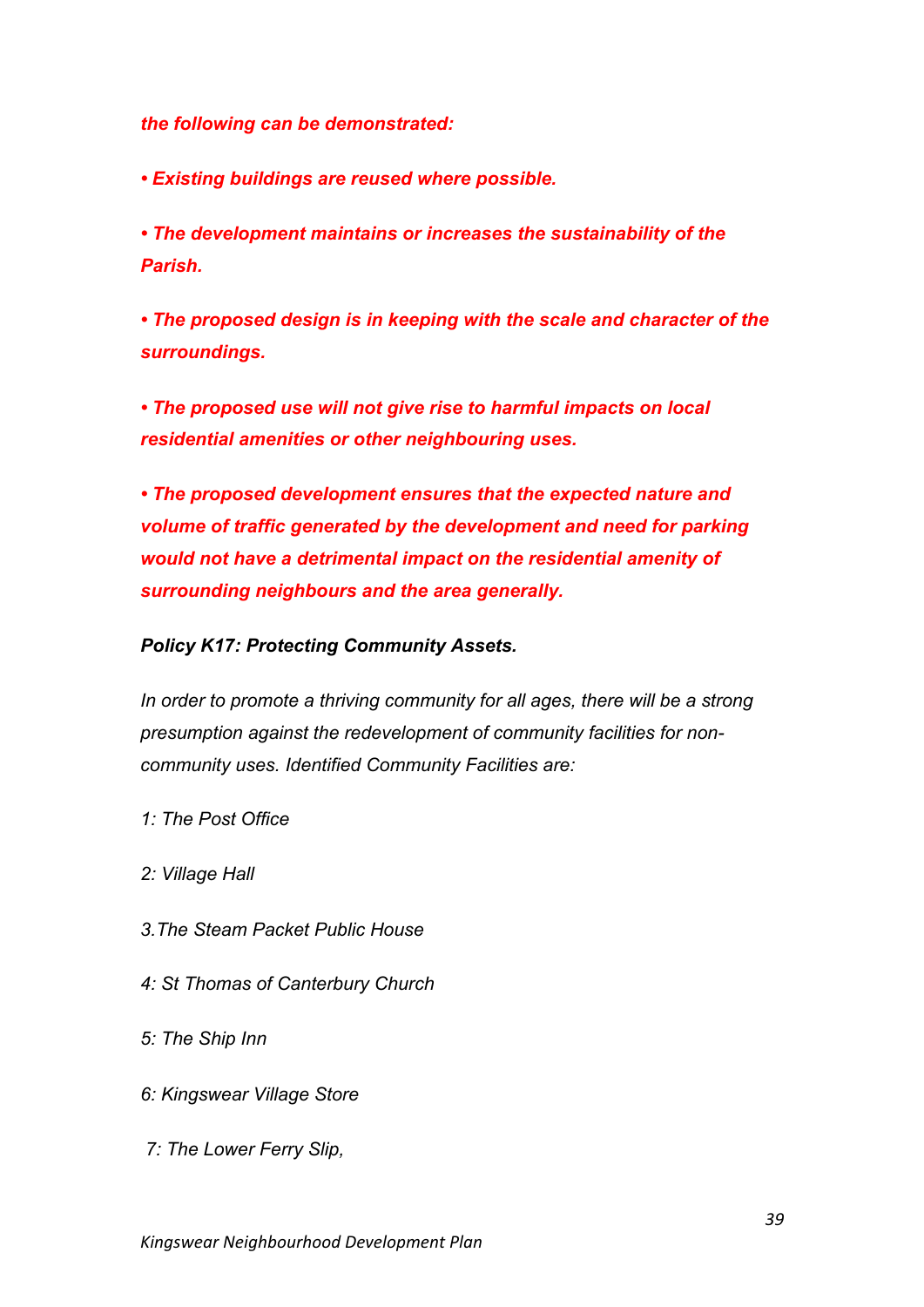*8: Slipway by The Royal Dart Yacht Club.*

*9: The slipway by the Dart Harbour Engineering workshop at the head of Waterhead Creek*

*10: The public toilets situated at The Square*

*11: The Kingswear Primary school and Nursery*

*Development proposals to sustain or extend the viable use of existing community facilities and the development of new facilities especially at Hillhead will normally be supported if they comply with other policies in the development plan.*

*Development proposals that will result in the loss, or significant reduction in the scale and value, of a community facility will be resisted, unless alternative facilities of equal or better accessibility, size and suitability are provided or it can be clearly demonstrated that the operation of the asset, or the ongoing delivery of the community value of the asset, is no longer economically viable typically because the site has been marketed at a reasonable price for at least a year for that and any other suitable employment or service trade uses and no interest in acquisition has been expressed.*

## *COMMENT*

## *I have no comment on this policy*

## *Policy K18: Provision of Play Facilities.*

*Any future residential development at Hillhead will be expected to include proposals for a small play space at Hillhead in association with the development, subject to meeting other policies in the development plan.*

## *COMMENT*

*This policy is imprecise as it refers to "any future residential development". The requirement for a developer to provide play areas*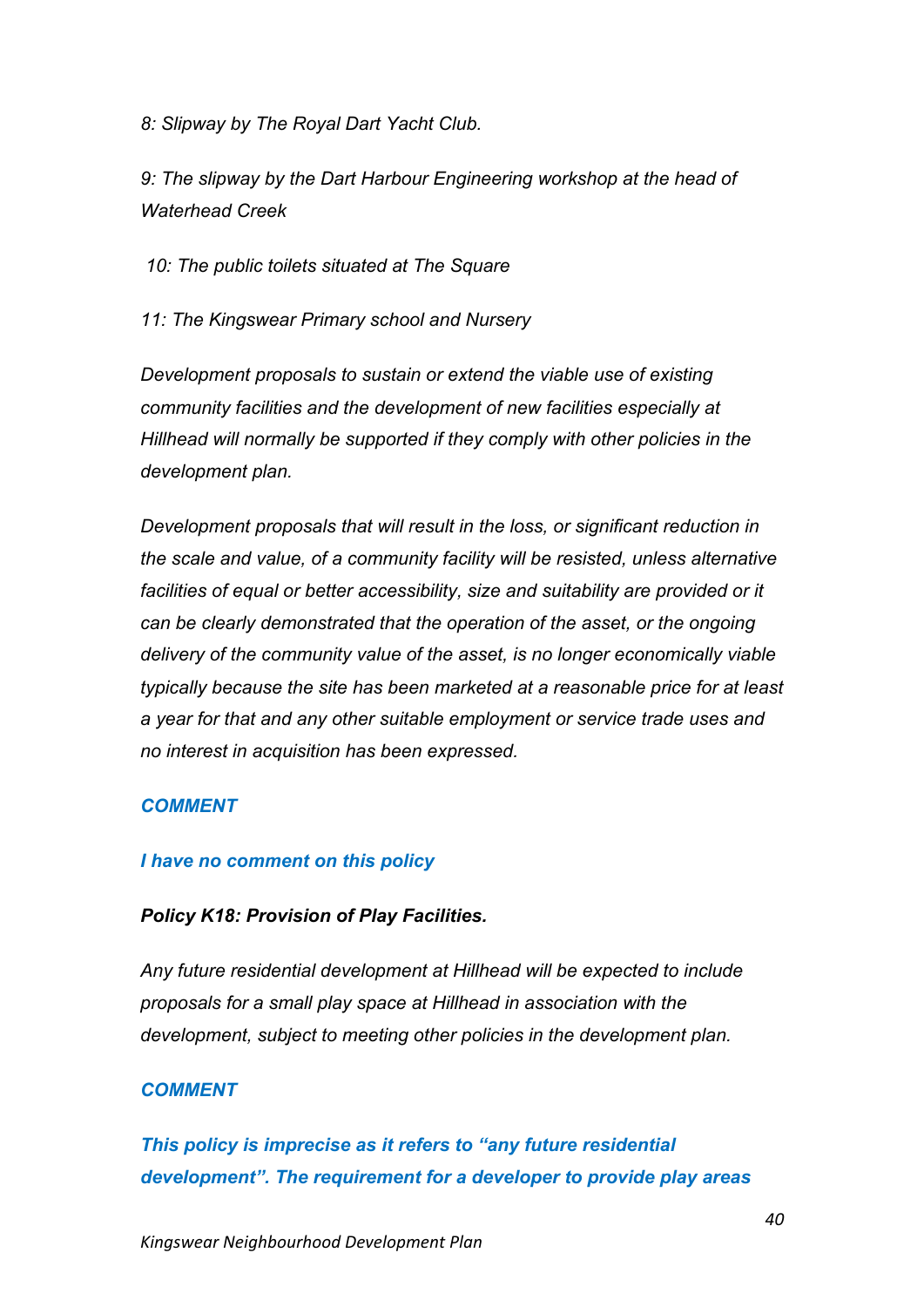*and open space for a residential development is generated by the size and scale of the development and is set out in the Development Plan. For clarity and to meet the Basic Conditions the policy should be modified as follows:*

#### *Policy K18: Provision of Play Facilities.*

*Residential development at Hillhead will be expected to provide proposals for a play space at Hillhead in association with the development in accordance with requirements of the Development Plan, subject to meeting other policies in the development plan.*

# *Policy K19: Priorities identified for developer contributions to be spent within the Neighbourhood area.*

*Financial contributions received by Kingswear Parish Council from the LPA on developments within the NP area will be allocated to community priorities agreed at the time, and may include but not exclusively the projects listed below:*

*Improved leisure and exercise facilities. Transport and road safety improvements*

*Other developer contributions to be spent in the neighbourhood area are encouraged to consider these priorities.*

*Where the monies available have been ring fenced for a particular purpose then they may be spent on projects within the Parish provided that such projects conform with the policies within this plan and all the provisions contained herein are met.*

## *COMMENT*

*This is not a policy and should be moved to another section of the plan.*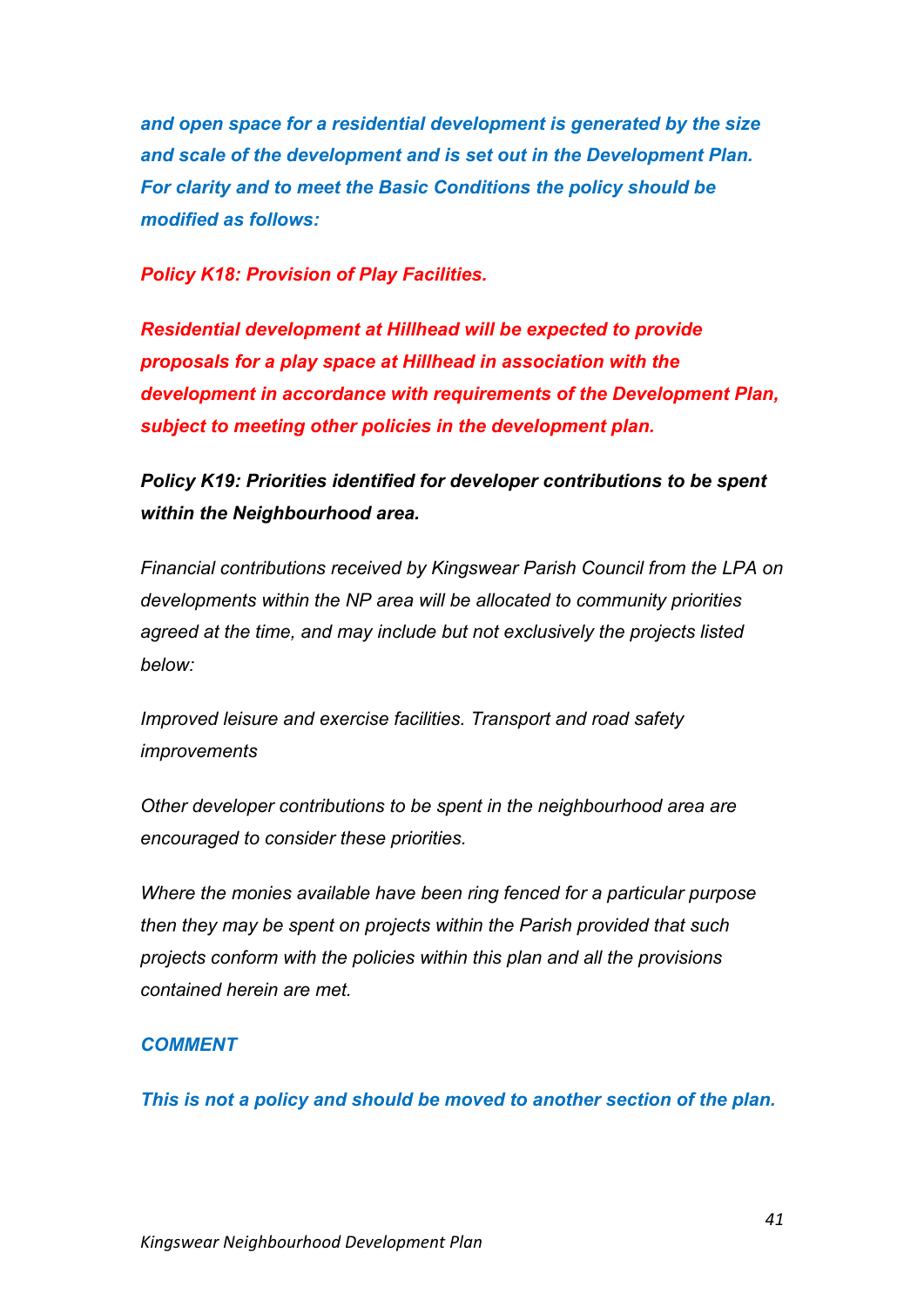#### *Conclusion and Recommendations*

- *1. I find that the Kingswear Parish Neighbourhood Plan has been prepared in accordance with the statutory requirements and processes set out in the Town and County Planning Act 1990 (as amended by the Localism Act 2011) and the subsequent Neighbourhood Planning (General) Regulations 2012.*
- *2. The Neighbourhood Plan does not deal with County matters (mineral extraction and waste development), nationally significant infrastructure such as highways and railways or other matters set out in Section 61K of the Town and Country Planning Act 1990.*
- *3. The Kingswear Parish Neighbourhood Plan does not relate to more than one Neighbourhood Area and there are no other Neighbourhood Plans in place within the Neighbourhood Area.*
- *4. The Strategic Environmental Assessment (SEA) and Habitats Regulations Assessment (HRA) screening, meet the EU Obligation.*
- *5. The policies and plans in the Kingswear Parish Neighbourhood Plan, subject to the recommended modifications would contribute to achieving sustainable development. They have regard to national policy and to guidance, and generally conform to the strategic policies of the Development Plan. At the time of my examination, the development plan for the area is the Plymouth and South West Devon Joint Local Plan (the JLP), adopted in March 2019.*
- *6. I therefore conclude that the Kingswear Parish Neighbourhood Plan subject to the recommended modifications can proceed to Referendum.*

*Deborah McCann BSc MRICS MRTPI Dip Arch Con Dip LD*

*Planning Consultant*

*NPIERS Examiner*

*CEDR accredited mediator*